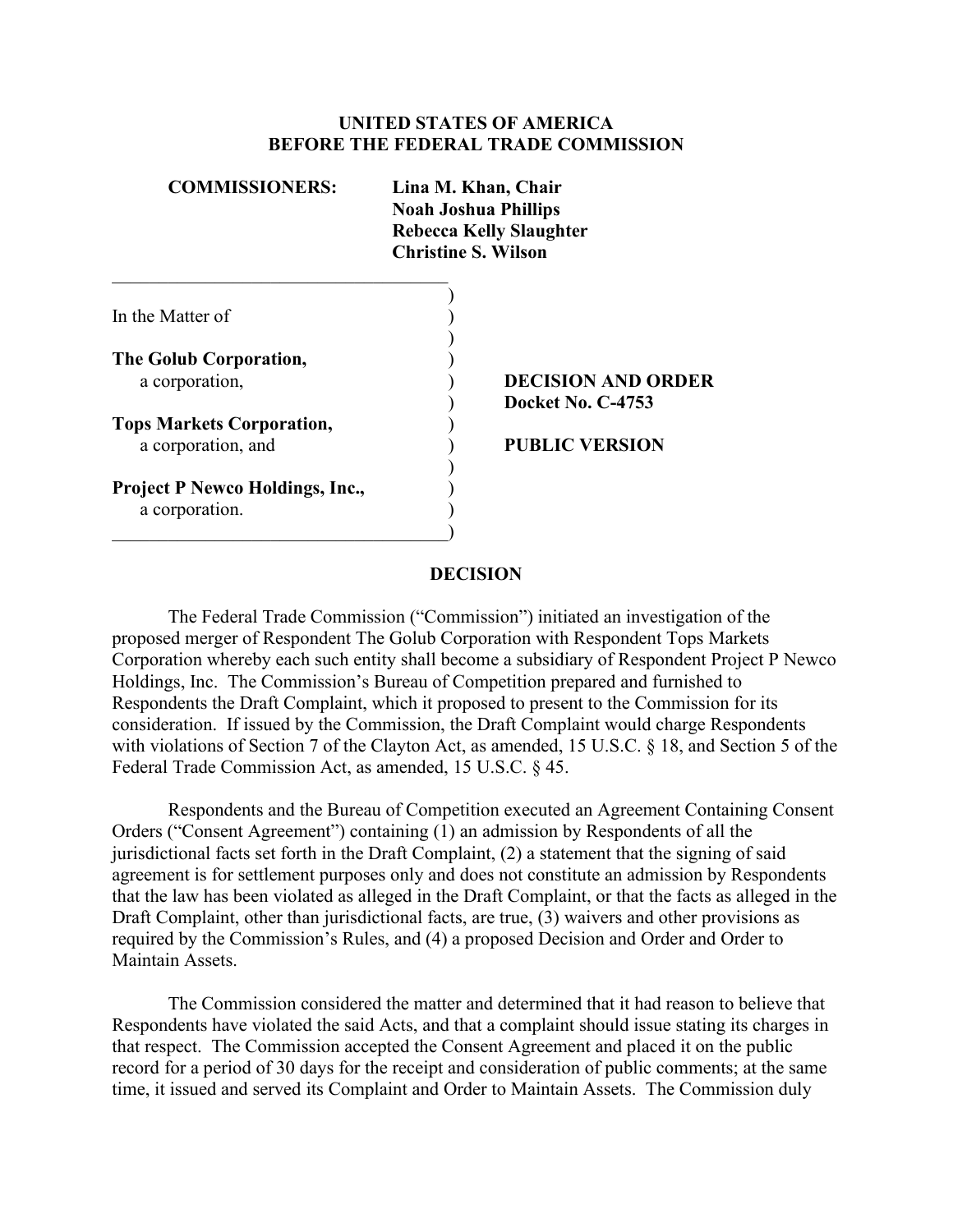considered any comments received from interested persons pursuant to Commission Rule 2.34, 16 C.F.R. § 2.34. Now, in further conformity with the procedure described in Rule 2.34, the Commission makes the following jurisdictional findings:

- 1. Respondent The Golub Corporation is a corporation organized, existing, and doing business under and by virtue of the laws of the state of Delaware with its executive offices and principal place of business located at 461 Nott Street, Schenectady, New York 12308.
- 2. Respondent Tops Markets Corporation is a corporation organized, existing, and doing business under and by virtue of the laws of the state of Delaware with its executive offices and principal place of business located at 1760 Wehrle Drive, Williamsville, New York 14221.
- 3. Respondent Project P Newco Holdings, Inc., is a corporation organized, existing, and doing business under and by virtue of the laws of the state of Delaware with its executive offices and principal place of business located at 461 Nott Street, Schenectady, New York 12308.
- under and by virtue of the laws of the state of Vermont with its executive offices and 4. C&S Wholesale Grocers, Inc., is a corporation organized, existing, and doing business principal place of business located at 7 Corporate Drive, Keene, New Hampshire 03431.
- 5. The Commission has jurisdiction over the subject matter of this proceeding and over the Respondents and the proceeding is in the public interest.

## **ORDER**

## **I. Definitions**

**IT IS ORDERED** that, as used in this Order, the following definitions shall apply:

- divisions, groups, and affiliates controlled by The Golub Corporation, and the respective A. "Golub" means The Golub Corporation, its directors, officers, employees, agents, representatives, successors, and assigns; and the joint ventures, subsidiaries, partnerships, directors, officers, employees, agents, representatives, successors, and assigns of each.
- B. "Tops" means Tops Markets Corporation, its directors, officers, employees, agents, representatives, successors, and assigns; and the joint ventures, subsidiaries, partnerships, divisions, groups, and affiliates controlled by Tops Markets Corporation, and the respective directors, officers, employees, agents, representatives, successors, and assigns of each.
- C. "Holdco" means Project P Newco Holdings, Inc., its officers, employees, agents, representatives, successors, and assigns; and the joint ventures, subsidiaries, divisions,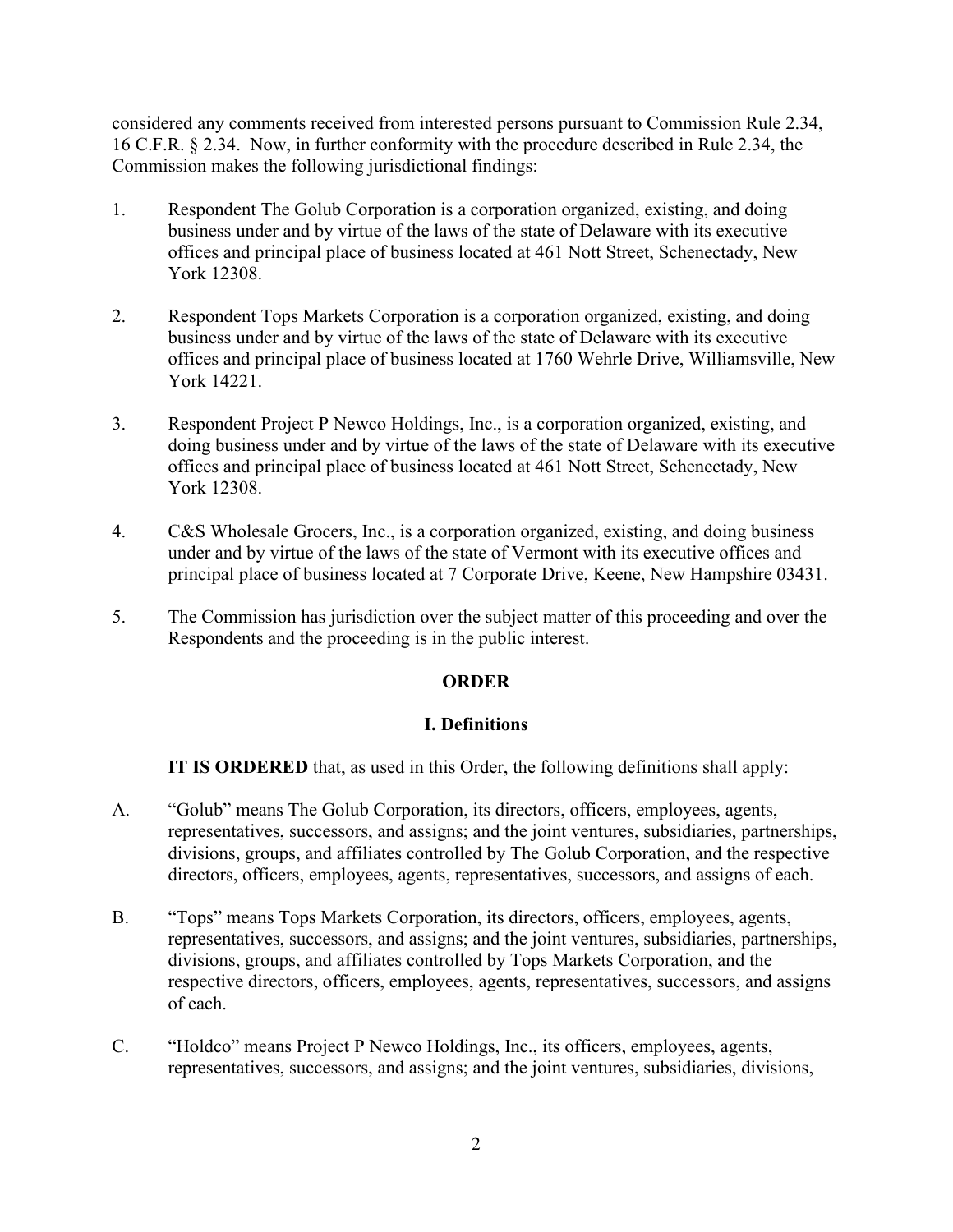groups, and affiliates controlled by Project P Newco Holdings, Inc., and the respective directors, officers, employees, agents, representatives, successors, and assigns of each.

- D. "C&S" means C&S Wholesale Grocers, Inc., its directors, officers, employees, agents, representatives, successors, and assigns; and the joint ventures, subsidiaries, partnerships, divisions, groups, and affiliates controlled by C&S Wholesale Grocers, Inc., and the respective directors, officers, employees, agents, representatives, successors, and assigns of each.
- E. "Respondents" means Golub, Tops, and Holdco collectively.
- F. "Acquirer" means:
	- 1. C&S; or
	- 2. Any other person that the Commission approves to acquire any of the Supermarket Assets pursuant to this Order.
- data and information in electronic format. Business Information includes books, records, G. "Business Information" means books, records, data, and information, wherever located and however stored, including documents, written information, graphic materials, and data, and information relating to sales, marketing, logistics, products, pricing, promotions, advertising, personnel, accounting, business strategy, information technology systems, customers, suppliers, vendors, research and development, registrations, licenses, and permits, and operations.
- H. "Confidential Information" means all Business Information and knowledge of employees not in the public domain, except for any information that was or becomes generally available to the public other than as a result of disclosure by Respondents.
- I. "Consent" means an approval, consent, ratification, waiver, or other authorization.
- J. "Contract" means an agreement, contract, lease, license agreement, consensual obligation, promise or undertaking with one or more third parties, whether written or oral and whether express or implied, and whether or not legally binding.
- K. "Direct Cost" means the cost of labor, goods and materials, travel, and other expenditures. The cost of any labor included in Direct Cost shall not exceed the hours of labor provided times the then-current average hourly wage rate, including benefits, for the employee providing such labor.
- L. "Divestiture Agreement" means:
	- 1. The Second Amended and Restated Asset Purchase Agreement by and between GU Markets LLC, as Buyer, Tops Markets, LLC, as Seller with respect to Markets Store Locations and Tops PT, LLC, as Seller with respect to PT Store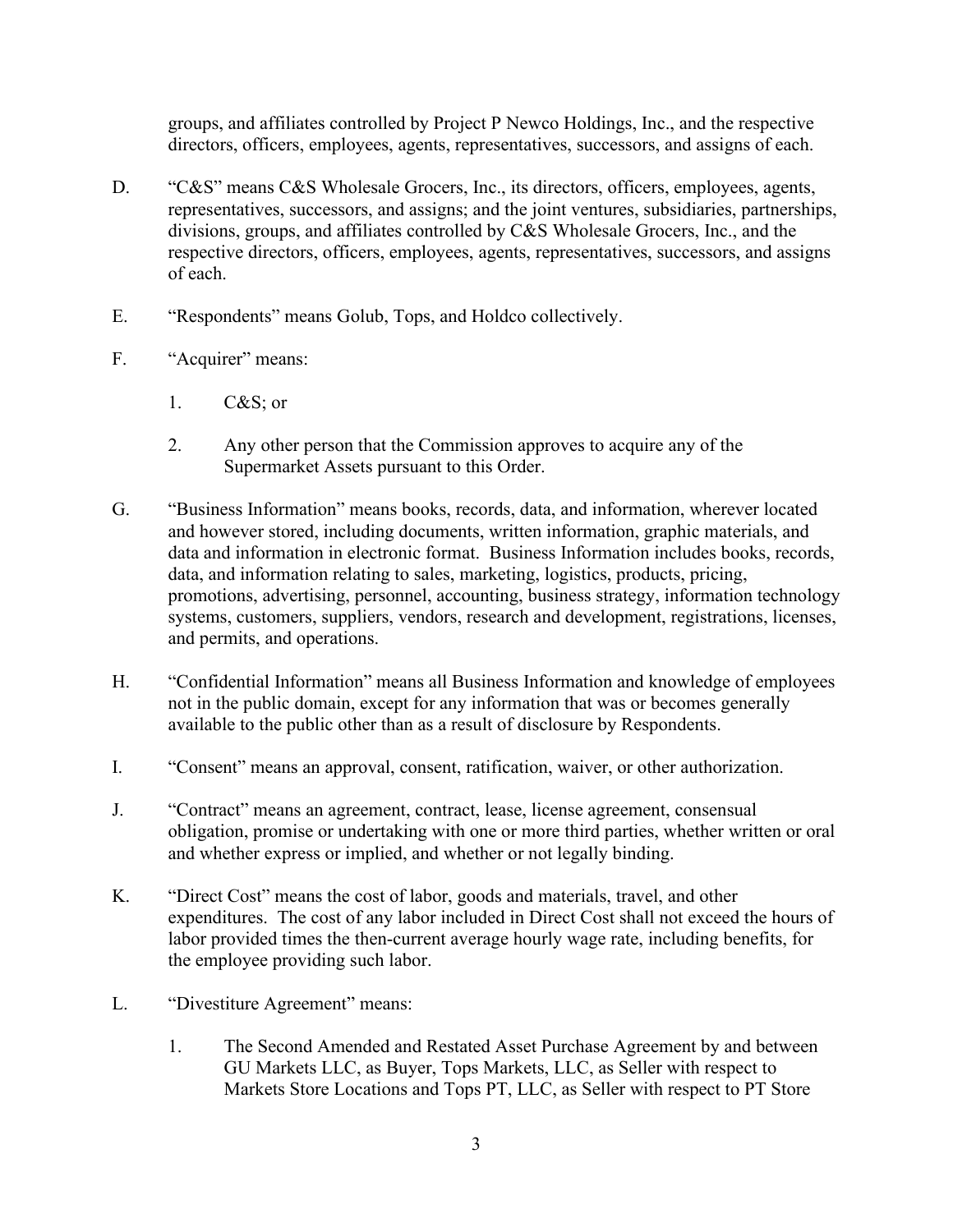Locations, and all amendments, exhibits, attachments, agreements, and schedules thereto, attached to this Decision and Order as Nonpublic Appendix A; or

- pursuant to Section IX of this Order) and an Acquirer to purchase the 2. Any agreement between Respondents (or a Divestiture Trustee appointed Supermarket Assets, and all amendments, exhibits, attachments, agreements, and schedules thereto.
- Business are divested. For example, the Divestiture Date in connection with the date on which the assets for that specific business are divested. M. "Divestiture Date" means the date on which the assets relating to each Supermarket divestiture of the assets relating to the Cooperstown Supermarket Business would be the
- Section IX of this Order. N. "Divestiture Trustee" means the Person appointed by the Commission pursuant to
- O. "Employee Information" means for each Supermarket Employee, to the extent permitted by law, the following information summarizing the employment history of each employee that includes:
	- 1. Name, job title or position, date of hire, and effective service date;
	- 2. Specific description of the employee's responsibilities;
	- 3. The employee's base salary or current wages;
	- 4. Most recent bonus paid, aggregate annual compensation for the last fiscal year, and current target or guaranteed bonus, if any;
	- 5. Written performance reviews for the past three years, if any;
	- 6. Employment status (*i.e.,* active or on leave or disability; full-time or part-time);
	- 7. Any other material terms and conditions of employment in regard to such employee that are not otherwise generally available to similarly situated employees; and
	- 8. At the Acquirer's option, copies of all employee benefit plans and summary plan descriptions (if any) applicable to the employee.
- and all other items of equipment or tangible personal property of any nature, together P. "Equipment" means all tangible personal property (other than inventories), including all: fixtures, furniture, computer equipment and third-party software, office equipment, telephone systems, security systems, registers, credit card systems, credit card invoice printers and electronic point of sale devices, money order machines and money order stock, shelving, display racks, walk-in boxes, furnishings, signage, parts, tools, supplies,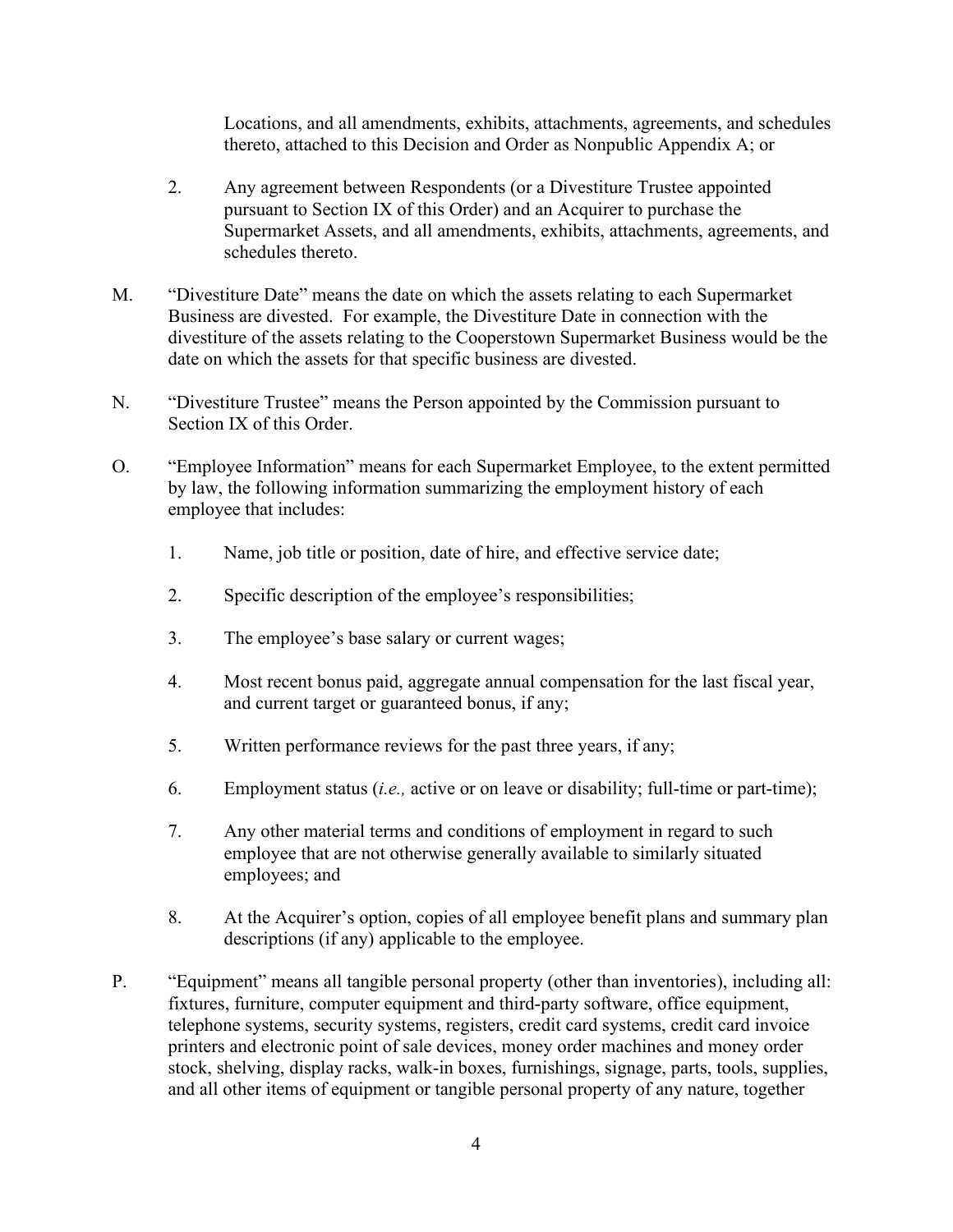records and other related documents. with any express or implied warranty by the manufacturers or sellers or lessors of any item or component part, to the extent such warranty is transferrable, and all maintenance

- Q. "Governmental Authorization" means a Consent, license, registration, or permit issued, granted, given or otherwise made available by or under the authority of any governmental body or pursuant to any legal requirement.
- R. "Intellectual Property" means all intellectual property, including: (1) commercial names, all assumed fictional business names, trade names, "doing business as" (d/b/a names), registered and unregistered trademarks, service marks and applications, and trade dress; (2) all patents, patent applications and inventions and discoveries that may be patentable; (3) all registered and unregistered copyrights in both published works and unpublished works; (4) all rights in mask works; (5) all know-how, trade secrets, confidential or proprietary information, customer lists, software, technical information, data, process technology, plans, drawings, and blue prints; (6) and all rights in internet web sites and internet domain names presently used.
- S. "Merger" means the proposed merger described in the Agreement and Plan of Merger by and among (1) The Golub Corporation, (2) The Golub Stockholders Set Forth in Appendix A Hereto, (3) Tops Markets Corporation, (4) The Tops Stockholders Set Forth in Appendix B Hereto, (5) Project P Newco Holdings, Inc., (6) TMC Merger Sub, Inc., (7) Pines Merger Sub, Inc., (8) Shareholders Representative Services LLC, Solely in its Capacity as the Tops Stockholders Representative, and (9) Shareholder Representative Services LLC, Solely in its Capacity as the Golub Stockholders Representative, Dated as of February 8, 2021.
- T. "Merger Date" means the date the Respondents consummate the Merger.
- pursuant to this Order or the Order to Maintain Assets. U. "Monitor" means any Person appointed by the Commission to serve as a monitor
- V. "Person" means any individual, partnership, corporation, business trust, limited liability company, limited liability partnership, joint stock company, trust, unincorporated association, joint venture or other entity or a governmental body.
- Franklin, Jefferson, Oneida, Otsego, Tioga, or Warren; or Rutland County in Vermont. X. "Retained Assets" means the assets identified on Exhibit B of this Order. W. "Relevant Area" means any of these counties in New York: Chenango, Clinton, Cortland,
- 
- Y. "Retained Intellectual Property" means any owned or licensed (as licensor or licensee) Intellectual Property (not included in the Retained Assets) relating to both the operation of the Supermarket Business and any other business owned by Tops prior to the Merger.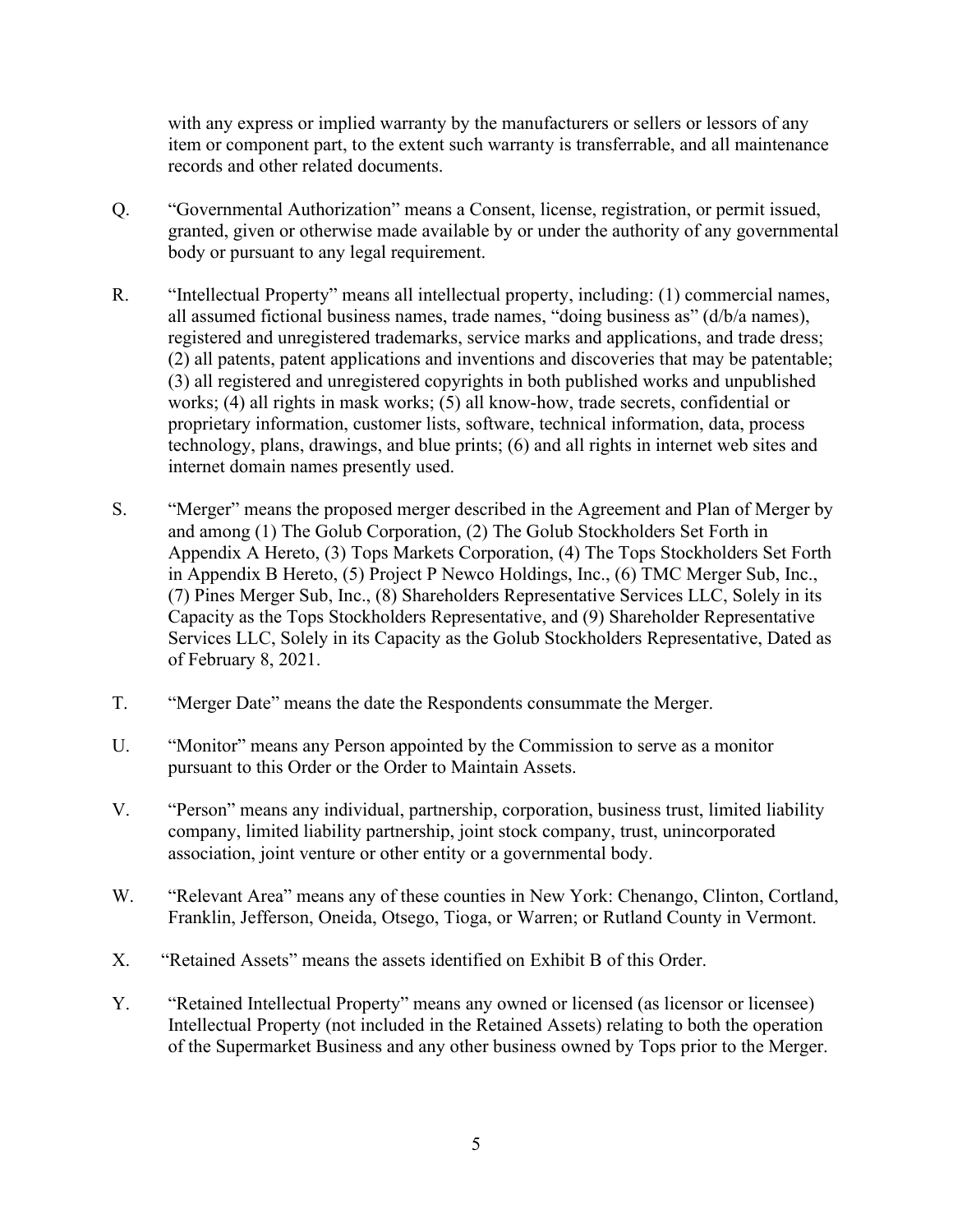- Z. "Supermarket" means any full-line retail grocery store that enables customers to purchase substantially all of their weekly food and grocery shopping requirements in a single shopping visit with substantial offerings in each of the following product categories: bread and baked goods; dairy products; refrigerated food and beverage products; frozen food and beverage products; fresh and prepared meats and poultry; fresh fruits and vegetables; shelf-stable food and beverage products, including canned, jarred, bottled, boxed, and other types of packaged products; staple foodstuffs, which may include salt, sugar, flour, sauces, spices, coffee, tea, and other staples; other grocery products, including nonfood items such as soaps, detergents, paper goods, other household products, and health and beauty aids; pharmaceutical products and pharmacy services (where provided); and, to the extent permitted by law, wine, beer, and/or distilled spirits.
- AA. "Supermarket Assets" means all of Respondents' rights, title, and interest in and to all property and assets, real, personal, or mixed, tangible and intangible, of every kind and description, wherever located, used in, or relating to the Supermarket Business, including:
	- 1. All real property interests (including fee simple interests and real property leasehold interests), including all easements, and appurtenances, together with all buildings and other structures, facilities, and improvements located thereon, owned, leased, or otherwise held;
	- 2. All Equipment;
	- 3. At the Acquirer's option, any or all inventories;
	- 4. All accounts receivable;
	- 5. All Intellectual Property;
	- 6. All Contracts and all outstanding offers or solicitations to enter into any Contract, and all rights thereunder and related thereto;
	- 7. All Governmental Authorizations and all pending applications therefor or renewals thereof, to the extent transferable;
	- 8. All Business Information; and
	- 9. All intangible rights and property, including going concern value, goodwill, and telephone and telecopy listings;

*Provided, however,* that the Supermarket Assets need not include the (x) Retained Assets or (y) Retained Intellectual Property.

BB. "Supermarket Business" means the Cooperstown Supermarket Business, Cortland Supermarket Business, Norwich Supermarket Business, Owego Supermarket Business, Peru Supermarket Business, Rome Supermarket Business, Rutland Supermarket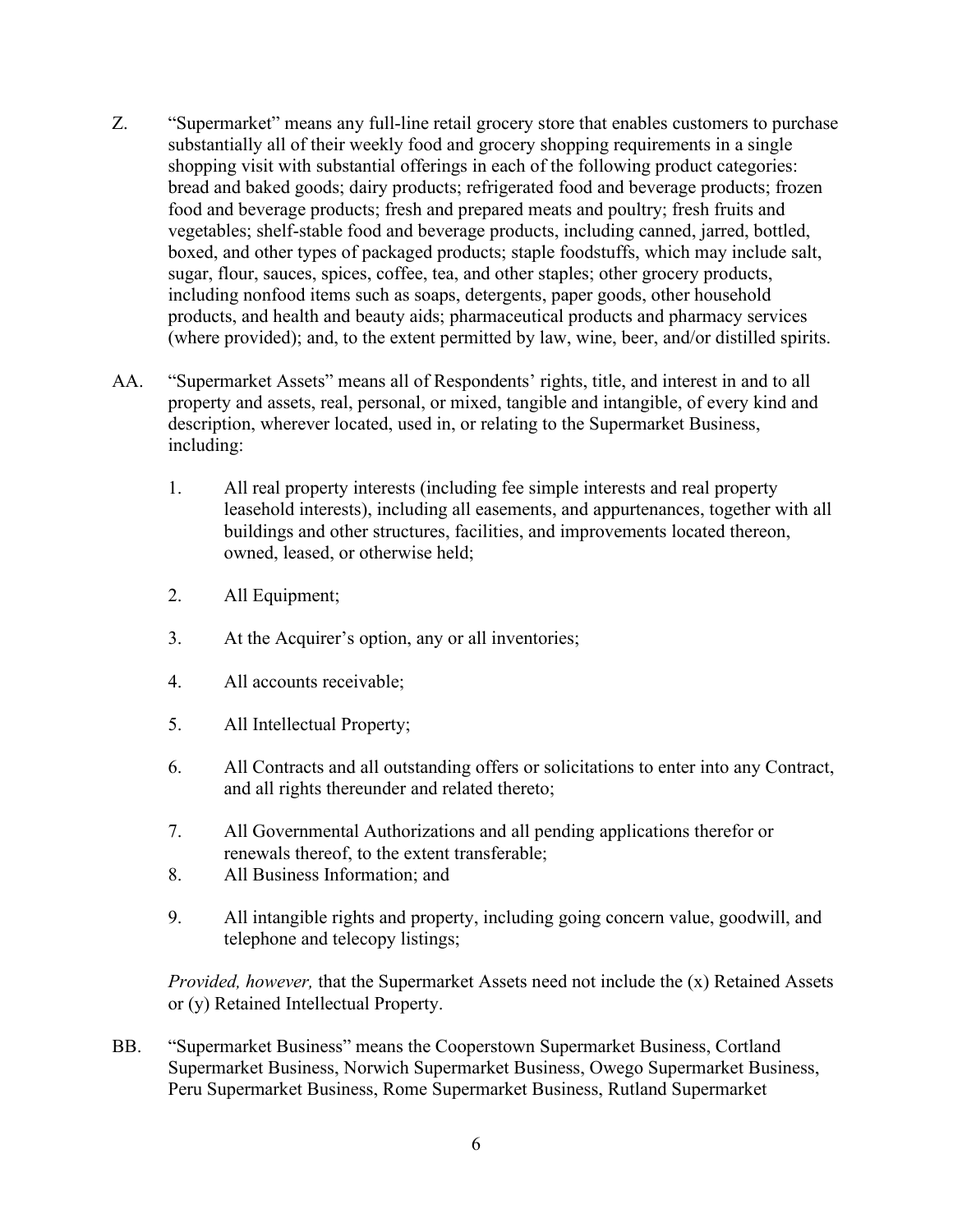Business, Saranac Lake Supermarket Business, Sherrill Supermarket Business, Warrensburg Supermarket Business, Watertown Supermarket Business, and Watertown II Supermarket Business defined in Appendix C of this Order.

- employed by Tops whose job responsibilities relate or related to the Supermarket CC. "Supermarket Employee" means each full-time, part-time, or contract individual Business at any time after February 8, 2021.
- DD. "Transitional Assistance" means services and support as required by the Acquirer to facilitate the transfer of the Supermarket Business and operation of the Supermarket Assets, including services and support related to payroll, employee benefits, accounting, information technology systems, back-office and front-office systems (including inventory and price management), distribution, warehousing, and use of trademarks or trade names for transitional purposes.

### **II. Divestiture**

#### **IT IS FURTHER ORDERED** that:

- A. Respondents shall divest the Supermarket Assets, as ongoing businesses, absolutely and in good faith, to C&S as follows:
	- 1. The assets relating to at least 2 of the Supermarket Businesses identified on Appendix C no later than January 17, 2022;
	- 2. The assets relating to at least 4 of the Supermarket Businesses identified on Appendix C no later than January 24, 2022;
	- 3. The assets relating to at least 6 of the Supermarket Businesses identified on Appendix C no later than January 31, 2022;
	- 4. The assets relating to at least 8 of the Supermarket Businesses identified on Appendix C no later than February 7, 2022;
	- 5. The assets relating to at least 10 of the Supermarket Businesses identified on Appendix C no later than February 14, 2022; and
	- 6. The assets relating to all of the Supermarket Businesses identified on Appendix C no later than February 21, 2022.

 that the Acquirer needs one or more Retained Assets to operate any of the Supermarket absolutely and in good faith, such needed Retained Assets to the Acquirer; and *Provided, however*, that, if within 12 months after issuing the Order, the Commission determines, in consultation with the Acquirer and the Monitor, should one be appointed, Assets in a manner that achieves the purposes of the Order, Respondents shall divest,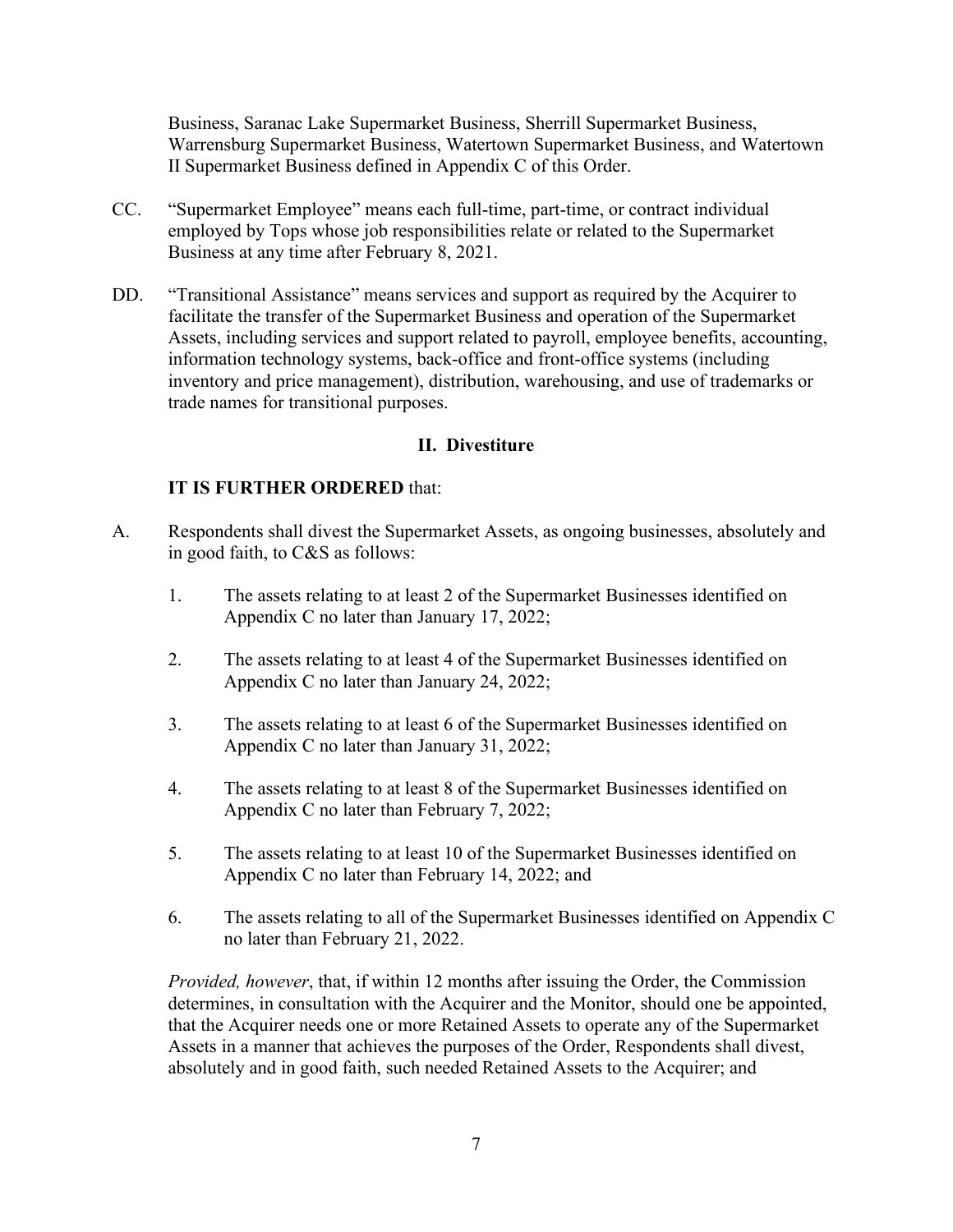information as it relates to such Supermarket Assets or (2) where Respondents have a access to the original materials if copies are insufficient for regulatory or evidentiary *Provided further, however,* that if Business Information relating to any of the Supermarket Assets includes information (1) that also relates to other retained businesses of Respondents and cannot be segregated in a manner that preserves the usefulness of the legal obligation to retain the original copies, then Respondents may provide copies of the Business Information (with redactions as appropriate) and shall provide the Acquirer purposes;

- final, the Commission notifies Respondents that: B. If Respondents have divested any of the Supermarket Assets to C&S prior to the date this Order becomes final, and if, at the time the Commission determines to make this Order
	- 1. C&S is not acceptable as the acquirer of the applicable Supermarket Assets, then Respondents shall rescind the divestiture within 5 days of notification, and shall divest such Supermarket Assets no later than 180 days from the date this Order is issued, as ongoing businesses, absolutely and in good faith, at no minimum price, to a Person that receives the prior approval of the Commission and in a manner that receives the prior approval of the Commission; or
	- 2. The manner in which the divestiture to  $C&S$  was accomplished is not acceptable, the Commission may direct Respondents, or appoint a Divestiture Trustee, to may determine is necessary to satisfy the requirements of this Order. modify the manner of divestiture of the Supermarket Assets as the Commission
- may determine is necessary to satisfy the requirements of this Order.<br>C. Respondents shall grant a license to the Acquirer under any Retained Intellectual Property that is needed for the Acquirer to operate the Supermarket Business.
- necessary to effect the complete transfer and divestiture of the relevant Supermarket D. Respondents shall obtain, no later than the applicable Divestiture Date and at their sole expense, all Consents from third parties and all Governmental Authorizations that are Assets to the Acquirer and for the Acquirer to operate any aspect of the relevant Supermarket Business;

#### *Provided, however*:

- Commission, or has otherwise obtained all necessary Consents and waivers; and 1. Respondents may satisfy the requirement to obtain all Consents from third parties by certifying that the Acquirer has entered into equivalent agreements or arrangements directly with the relevant third party that are acceptable to the
- 2. With respect to any Governmental Authorization relating to any Supermarket Assets that are not transferable, Respondents shall, to the extent permitted under applicable law, allow the Acquirer to operate the relevant Supermarket Assets under Respondents' Governmental Authorization pending the Acquirer's receipt of its own Governmental Authorization, and Respondents shall provide such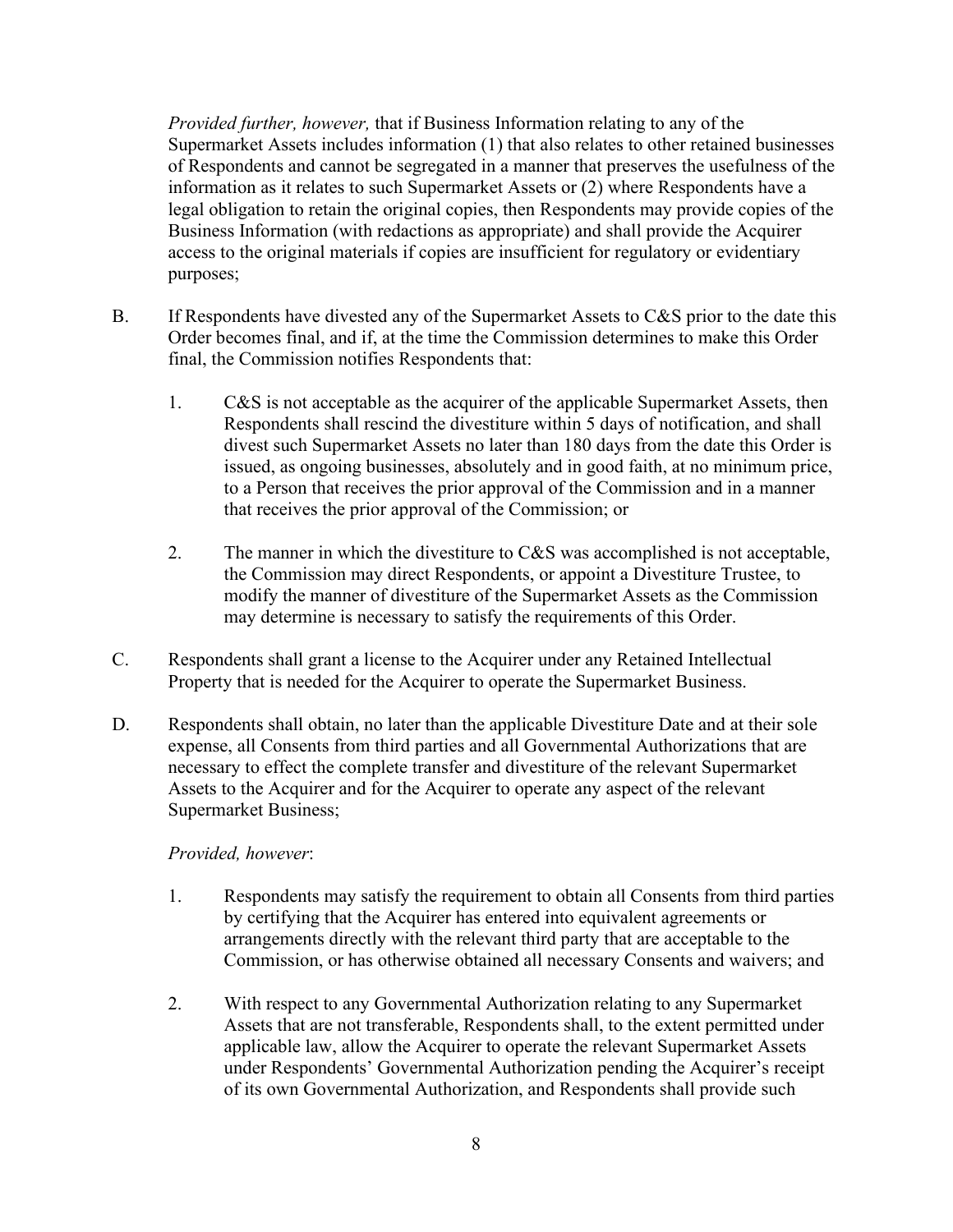assistance as the Acquirer may reasonably request in connection with its efforts to obtain such Governmental Authorization.

 Information, and other documents and data relating to the applicable Supermarket E. Respondents shall assist each potential Acquirer to conduct a due diligence investigation of the applicable Supermarket Assets and Supermarket Business, including by providing sufficient and timely access to all information customarily provided as part of a due diligence process, and affording each Acquirer and its representatives (including prospective lenders and their representatives) full and free access, during regular business hours, to the personnel, assets, Contracts, Governmental Authorizations, Business Business, with such rights of access to be exercised in a manner that does not unreasonably interfere with the operations of Respondents.

## **III. Divestiture Agreement**

## **IT IS FURTHER ORDERED** that:

 A. The Divestiture Agreement shall be incorporated by reference into this Order and made a Agreement shall constitute a violation of this Order; part hereof, and any failure by Respondents to comply with the terms of the Divestiture

 varies from or conflicts with any provision in the Order such that Respondents cannot *Provided, however,* that the Divestiture Agreement shall not limit, or be construed to limit, the terms of this Order. To the extent any provision in the Divestiture Agreement fully comply with both, Respondents shall comply with the Order.

 otherwise provided in Commission Rule 2.41(f)(5), 16 C.F.R. § 2.41(f)(5). B. Respondents shall not modify or amend the terms of the Divestiture Agreement after the Commission issues the Order without the prior approval of the Commission, except as

## **IV. Transitional Assistance**

- A. Until Respondents have transferred all Business Information included in the Supermarket Assets, Respondents shall ensure that the Business Information is maintained and updated in the ordinary course of business and shall provide the Acquirer with access to records and information (wherever located and however stored) that Respondents have not yet transferred to the Acquirer, and to employees who possess the records and information.
- Acquirer and (2) allow the Acquirer to operate the acquired Supermarket Business and in which Respondents did so prior to the Merger. B. At the option of Acquirer, Respondents shall provide the Acquirer with Transitional Assistance sufficient to (1) transfer efficiently the applicable Supermarket Assets to the Supermarket Assets in a manner that is equivalent in all material respects to the manner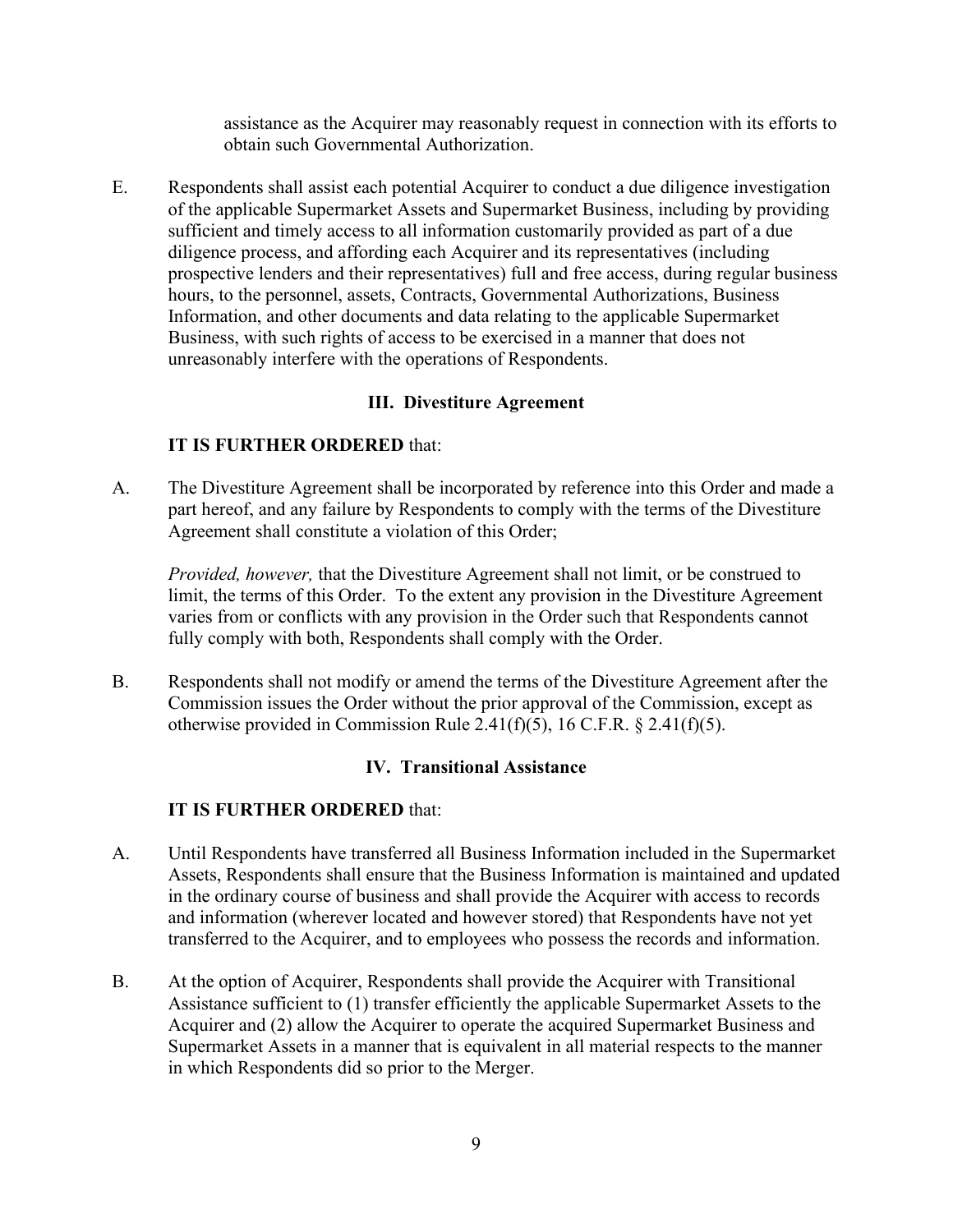- C. Respondents shall provide Transitional Assistance:
	- 1. As set forth in the Divestiture Agreement, or as otherwise reasonably requested by the Acquirer (whether before or after the applicable Divestiture Date);
	- more than Direct Cost; and 2. At the price set forth in the Divestiture Agreement, or if no price is set forth, at no
	- 3. For a time period sufficient to meet the requirements of this Paragraph, which shall be, at the option of the Acquirer, for up to 12 months after the applicable Divestiture Date;

*Provided, however*, that within 15 days after a request by the Acquirer, Respondents shall file with the Commission a request for prior approval to extend the term for providing Transitional Assistance as the Acquirer requests in order to achieve the purposes of this Order.

- D. Respondents shall allow the Acquirer to terminate, in whole or part, any Transitional Assistance provisions of the Divestiture Agreement upon commercially reasonable notice and without cost or penalty.
- E. Respondents shall not cease providing Transitional Assistance due to a breach by the Acquirer of the Divestiture Agreement, and shall not limit any damages (including indirect, special, and consequential damages) that the Acquirer would be entitled to receive in the event of Respondents breach of the Divestiture Agreement.

## **V. Employees**

- A. Until 90 days after the applicable Divestiture Date, Respondents shall cooperate with and employment to any Supermarket Employee. assist the Acquirer of any of the Supermarket Assets to evaluate independently and offer
- B. Until 90 days after the applicable Divestiture Date, Respondents shall:
	- 1. No later than 10 days after a request from the Acquirer, provide a list of all Supermarket Employees and provide Employee Information for each;
	- 2. No later than 10 days after a request from the Acquirer, provide the Acquirer an offers of employment to any of the Supermarket Employees; opportunity to privately interview any of the Supermarket Employees outside the presence or hearing of any employee or agent of any Respondent, and to make
	- 3. Remove any impediments within the control of Respondents that may deter Supermarket Employees from accepting employment with the Acquirer,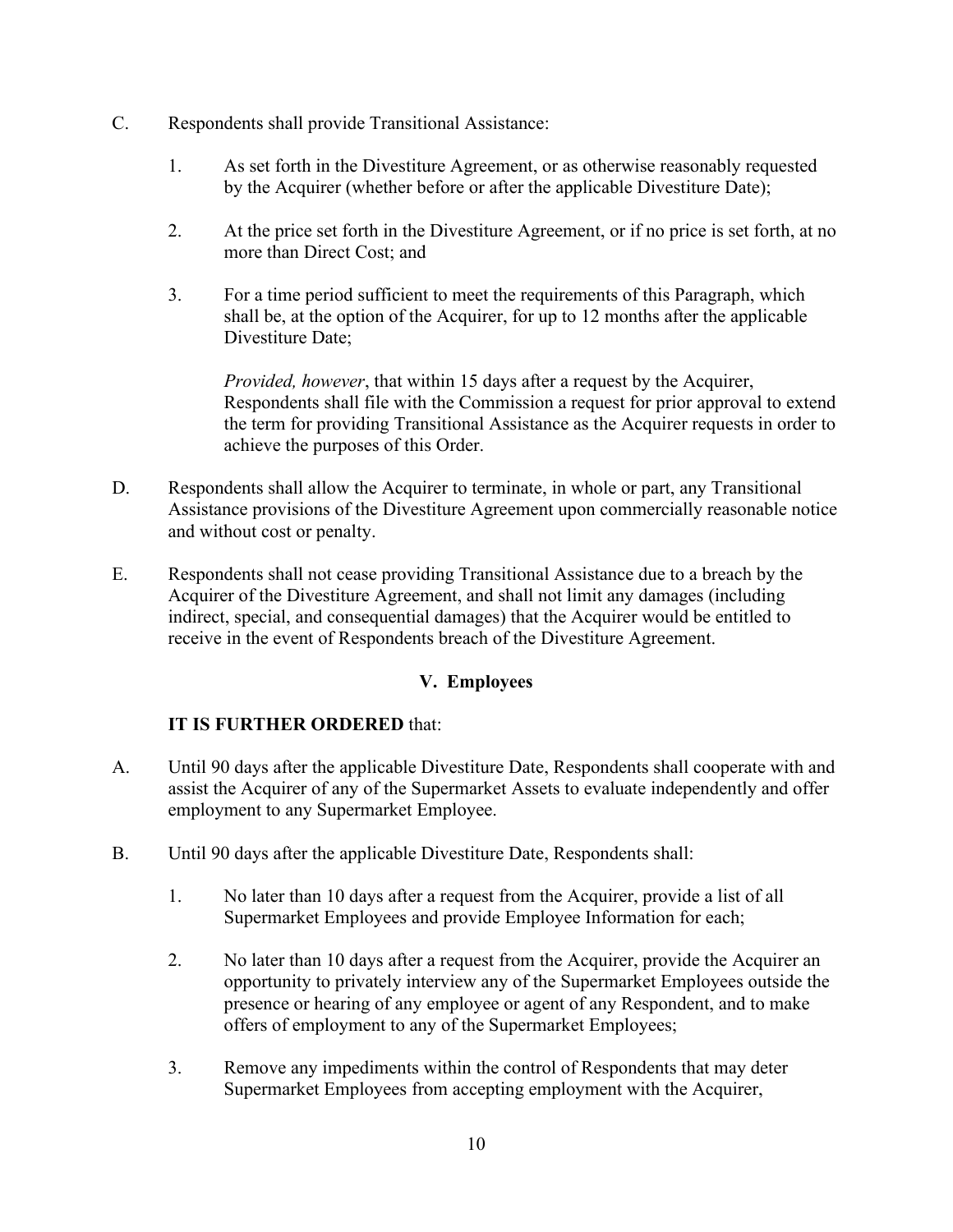including, but not limited to, removal of any non-compete or confidentiality provisions of employment or other contracts with Respondents that may affect the ability or incentive of those individuals to be employed by the Acquirer, and shall not make any counteroffer to a Supermarket Employee who receives an offer of employment from the Acquirer;

 *Provided, however*, that nothing in this Order shall be construed to require Respondents to terminate the employment of any employee or prevent Respondents from continuing the employment of any employee;

- including regularly scheduled raises and bonuses and the vesting of benefits; 4. Continue to provide Supermarket Employees with compensation and benefits,
- 5. Provide reasonable financial incentives for Supermarket Employees to continue in their positions, and as may be necessary, to facilitate the employment of such Supermarket Employees by the Acquirer; and
- 6. Not interfere, directly or indirectly, with the hiring or employing by the Acquirer decline employment with the Acquirer, and not otherwise interfere with the recruitment of any Supermarket Employee by the Acquirer. of any Supermarket Employee, not offer any incentive to such employees to
- Acquirer to terminate his or her employment with the Acquirer; *provided, however*, C. Respondents shall not, for a period of one year following the applicable Divestiture Date, directly or indirectly, solicit or otherwise attempt to induce any Person employed by the Respondents may:
	- 1. Hire any such Person whose employment has been terminated by the Acquirer;
	- 2. Advertise for employees in newspapers, trade publications, or other media, or engage recruiters to conduct general employee search activities, in either case not targeted specifically at one or more Person employed by the Acquirer; or
	- 3. Hire a Person who has applied for employment with Respondents, as long as such application was not solicited or induced in violation of this Section V.
- D. Respondent shall not enforce any non-compete provision or non-compete agreement against any individual who seeks or obtains a position with the Supermarket Business or does business with the Supermarket Business.

#### **VI. Asset Maintenance**

**IT IS FURTHER ORDERED** that Respondents shall, subject to their obligations under the Order to Maintain Assets, ensure that the Supermarket Assets relating to each Supermarket Business are operated and maintained in the ordinary course of business consistent with past practices until such assets are fully transferred to the Acquirer, and shall: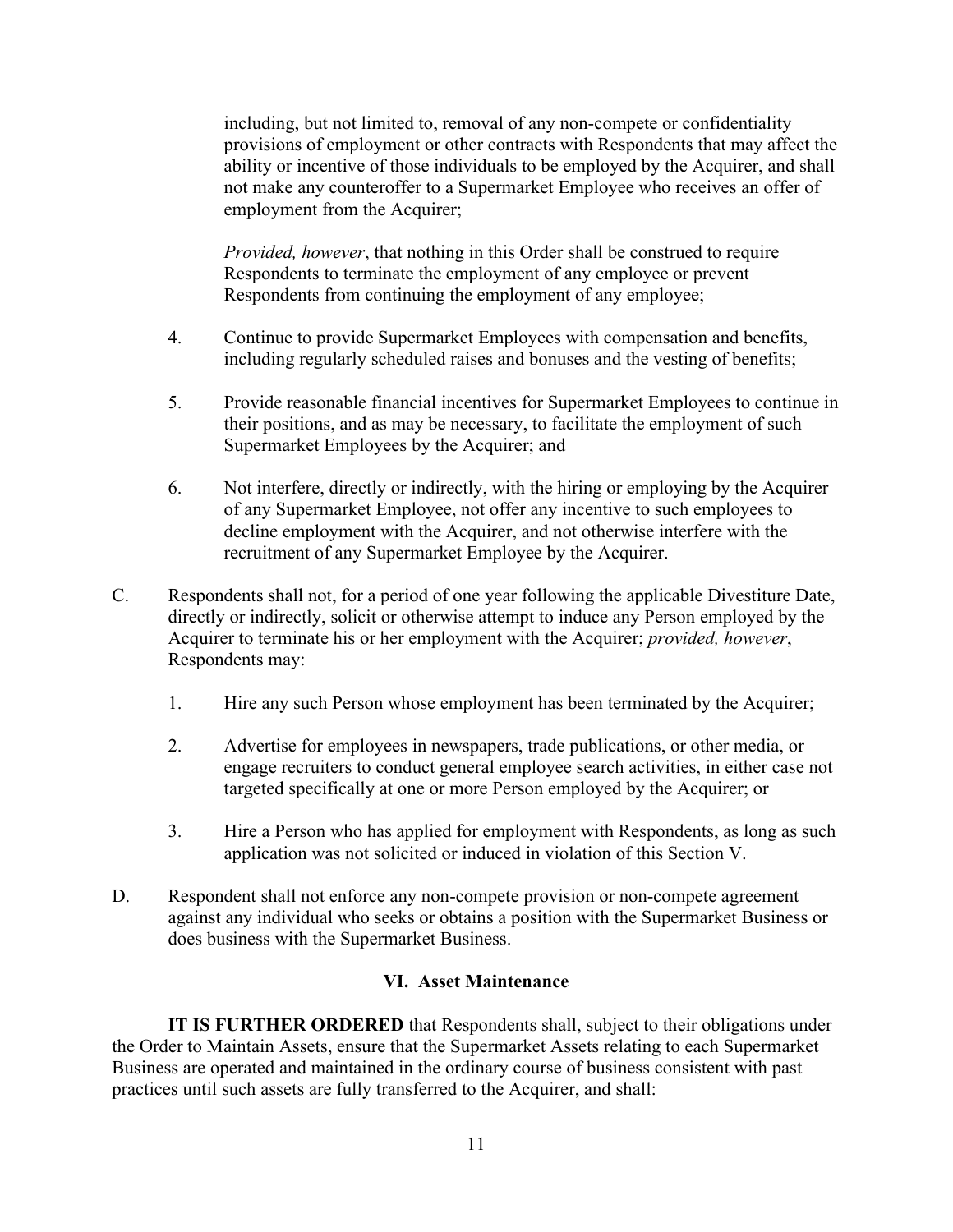- A. Take all actions necessary to maintain the full economic viability, marketability, and competitiveness of the Supermarket Business and related Supermarket Assets, to minimize the risk of any loss of their competitive potential, to operate them in a manner consistent with applicable laws and regulations, and to prevent their destruction, removal, wasting, deterioration, or impairment (other than as a result of ordinary wear and tear).
- marketability, or competitiveness; B. Not sell, transfer, encumber, or otherwise impair the Supermarket Business and related Supermarket Assets (other than in the manner prescribed in this Order and the Order to Maintain Assets) or take any action that lessens their full economic viability,
- marketability, or competitiveness;<br>C. Not terminate the operations of the Supermarket Business and related Supermarket Business and related Supermarket Assets in the ordinary course of business and in marketability, and competitiveness of the Supermarket Business and related Supermarket Assets; and Assets, and shall conduct or cause to be conducted the operations of the Supermarket accordance with past practice (including regular repair and maintenance efforts) and as may be necessary to preserve the full economic viability, ongoing operations,
- relationships with the Supermarket Business and related Supermarket Assets. D. Use best efforts to preserve the existing relationships with suppliers, customers, employees, governmental authorities, vendors, landlords, and others having business

 facilitate the Acquirer's acquisition of the Supermarket Assets and consistent with the purposes of this Order and the Order to Maintain Assets. *Provided, however,* that Respondents may take actions that the Acquirer has requested or agreed to in writing and that have been approved in advance by Commission staff, in all cases to

## **VII. Confidentiality**

- A. Respondents shall not (x) disclose (including to Respondents' employees) or (y) use for any reason or purpose, any Confidential Information received or maintained by Respondents relating to the Supermarket Assets, Supermarket Business, or postdivestiture Supermarket Business; *provided, however,* that Respondents may disclose or use such Confidential Information in the course of:
	- 1. Performing its obligations or as permitted under this Order, the Order to Maintain Assets, or a Divestiture Agreement; or
	- threatened or brought against the Supermarket Assets or Supermarket Business, or rules or regulations. 2. Complying with financial reporting requirements, obtaining legal advice, prosecuting or defending legal claims, investigations, or enforcing actions as required by law or regulation, including any applicable securities exchange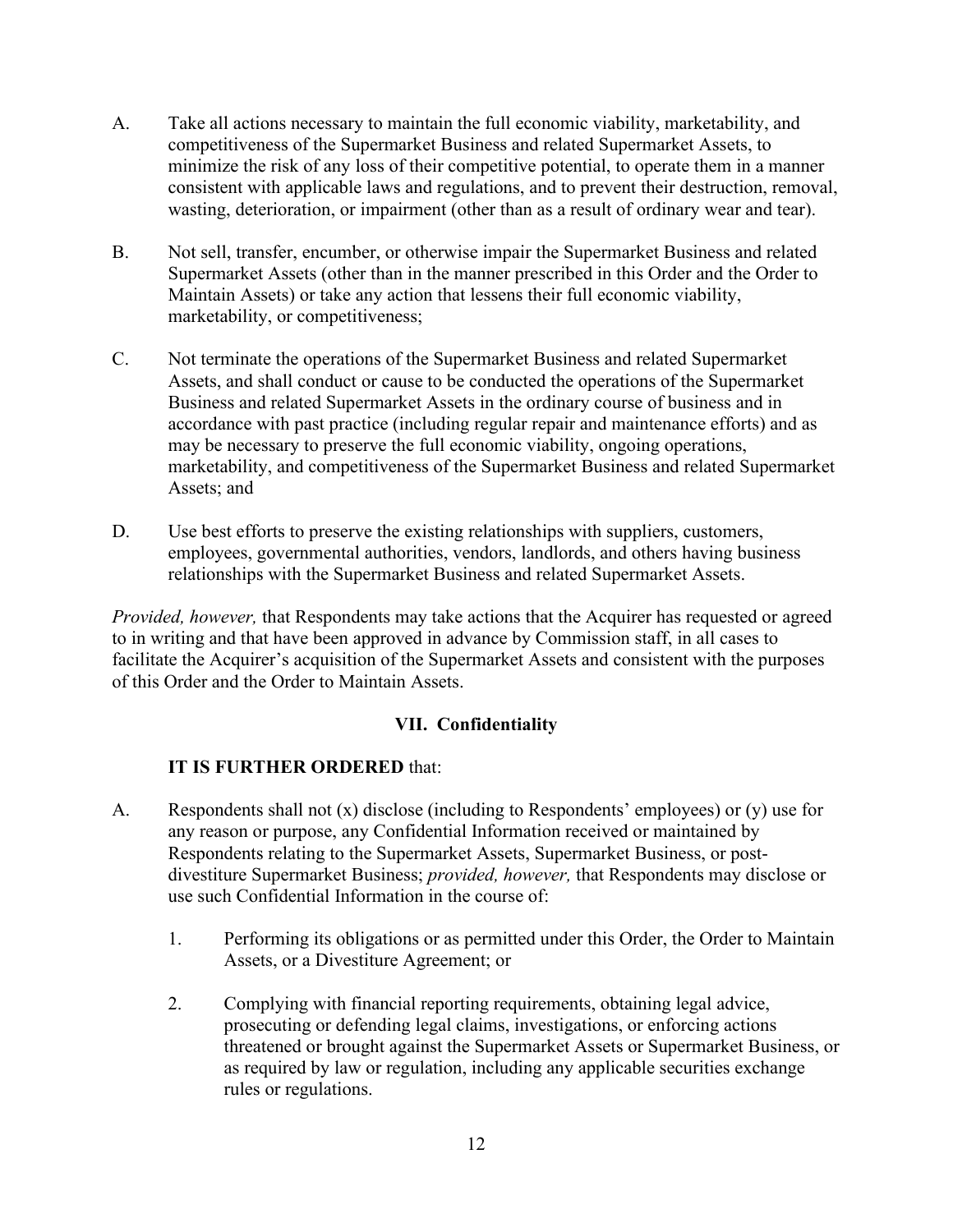- B. If disclosure or use of any Confidential Information is permitted to Respondents' employees or to any other Person under Paragraph VII.A of this Order, Respondents shall limit such disclosure or use (1) only to the extent such information is required, (2) only to those employees or Persons who require such information for the purposes permitted under Paragraph VII.A., and (3) only after such employees or Persons have signed an agreement to maintain the confidentiality of such information.
- C. Respondents shall enforce the terms of this Section VII and take necessary actions to ensure that their employees and other Persons comply with the terms of this Section VII, including implementing access and data controls, training its employees, and other actions that Respondents would take to protect their own trade secrets and proprietary information.

## **VIII. Monitor**

- A. The Commission appoints Larry Appel to serve as Monitor to observe and report on Respondents' compliance with their obligations as set forth in the Orders.
- B. Respondents and the Monitor may enter into an agreement relating to the Monitor's services. Any such agreement:
	- 1. Shall be subject to the approval of the Commission;
	- Section VIII or Section \_\_ of the Order to Maintain Assets ("Monitor Sections"), 2. Shall not limit, and the signatories shall not construe it to limit, the terms of this and to the extent any provision in the agreement varies from or conflicts with any provision in the Monitor Sections, Respondents and the Monitor shall comply with the Monitor Sections; and
	- to the extent any provision in the agreement varies from or conflicts with any 3. Shall include a provision stating that the agreement does not limit, and the signatories shall not construe it to limit, the terms of this Order in this matter, and provision in this Order, Respondents and the Monitor shall comply with this Order.
- C. The Monitor shall:
	- 1. Have the authority to monitor Respondents' compliance with the obligations set forth in this Order;
	- Act in consultation with the Commission or its staff;
	- 2. Act in consultation with the Commission or its staff;<br>3. Serve as an independent third party and not as an employee or agent of Respondents or of the Commission;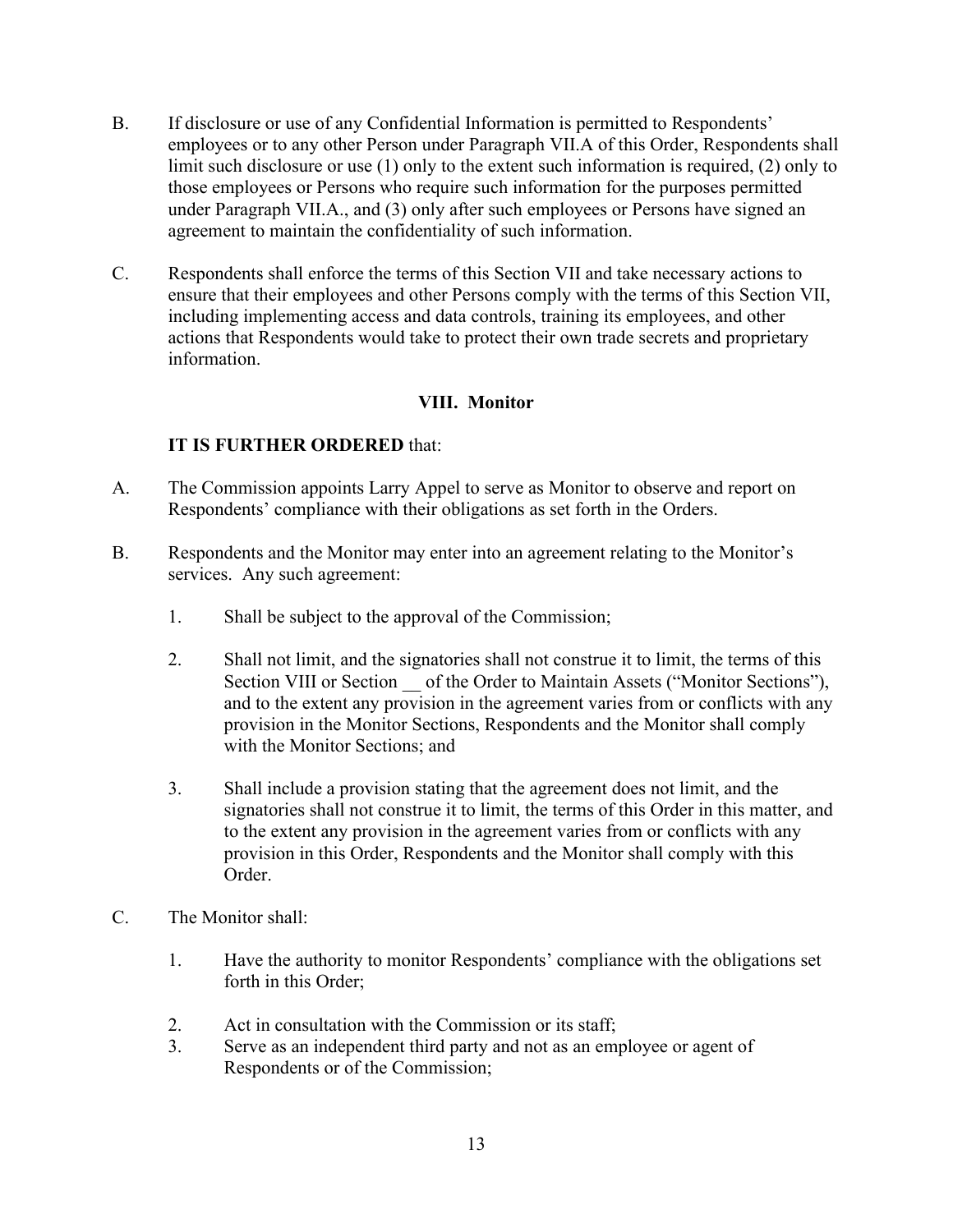- 4. Serve without bond or other security;
- 5. At the Monitor's option, employ such consultants, accountants, attorneys, and other representatives and assistants as are reasonably necessary to carry out the Monitor's duties and responsibilities;
- connection with the performance of the Monitor's duties and require that each of 6. Enter into a non-disclosure or other confidentiality agreement with the Commission related to Commission materials and information received in the Monitor's consultants, accountants, attorneys, and other representatives and assistants shall also enter into a non-disclosure or other confidentiality agreement with the Commission;
- 7. Notify staff of the Commission, in writing, no later than 5 days in advance of the Monitor becomes aware of a such a conflict only after it has arisen, the Monitor shall notify the Commission as soon as the Monitor becomes aware of entering into any arrangement that creates a conflict of interest, or the appearance of a conflict of interest, including a financial, professional or personal conflict. If the conflict;
- 8. Report in writing to the Commission concerning Respondents' compliance with this Order on a schedule as determined by Commission staff, and at any other time requested by the staff of the Commission; and
- under Sections II, IV, and VI of this Order, and files a final report. 9. Unless the Commission or its staff determine otherwise, the Monitor shall serve until Commission staff determines that Respondents have satisfied all obligations
- Respondents shall:
- Order, including as requested by the Monitor, (a) providing the Monitor full and D. Respondents shall:<br>1. Cooperate with and assist the Monitor in performing his or her duties for the purpose of reviewing Respondents' compliance with their obligations under this complete access to personnel, information and facilities; and (b) making such arrangements with third parties to facilitate access by the Monitor;
	- 2. Not interfere with the ability of the Monitor to perform his or her duties pursuant to this Order;
	- 3. Pay the Monitor's fees and expenses as set forth in an agreement approved by the Commission, or if such agreement has not been approved, pay the Monitor's customary fees, as well as expenses the Monitor incurs performing his or her duties under this Order, including expenses of any consultants, accountants, attorneys, and other representatives and assistants that are reasonably necessary to assist the Monitor in carrying out his or her duties and responsibilities;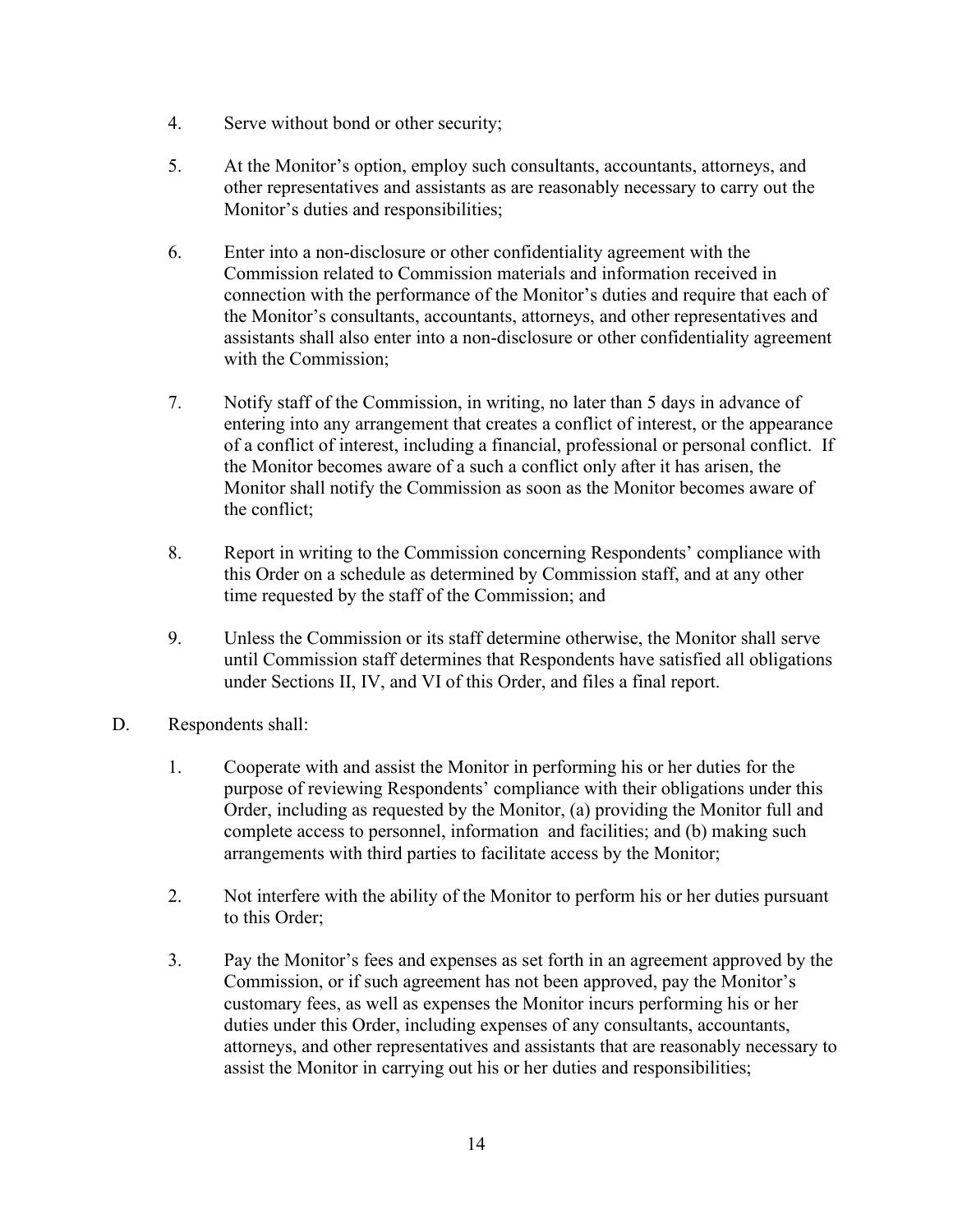- 4. Not require the Monitor to disclose to Respondents the substance of the Monitor's communications with the Commission or any other Person or the substance of written reports submitted to the Commission pursuant to this Order; and
- liability, and expense (including attorneys' fees and out of pocket costs) that Monitor's duties under this Order, unless the loss, claim, damage, liability, or expense results from gross negligence or willful misconduct by the Monitor. 5. Indemnify and hold the Monitor harmless against any loss, claim, damage, arises out of, or is connected with, a claim concerning the performance of the
- attorneys, and other representatives and assistants to enter into a customary E. Respondents may require the Monitor and each of the Monitor's consultants, accountants, confidentiality agreement, so long as the agreement does not restrict the Monitor's ability to access personnel, information, and facilities or provide information to the Commission, or otherwise observe and report on the Respondents' compliance with this Order.
- F. If the Monitor resigns or the Commission determines that the Monitor has ceased to act, has failed to act diligently, or is otherwise unable to continue serving as a Monitor due to the existence of a conflict or other reasons, the Commission may appoint a substitute Monitor. The substitute Monitor shall be afforded all rights, powers, and authorities and shall be subject to all obligations of the Monitor Sections of this Order. The Commission shall select the substitute Monitor, subject to the consent of the Respondents. Respondents:
	- 1. Shall not unreasonably withhold consent to the appointment of the selected substitute Monitor;
	- 2. Shall be deemed to have consented to the selection of the proposed substitute Monitor if, within 10 days of notice by staff of the Commission of the identity of the proposed substitute Monitor, Respondents have not opposed in writing, including the reasons for opposing, the selection of the proposed substitute Monitor; and
	- 3. May enter into an agreement with the substitute Monitor relating to the substitute Monitor's services that either (a) contains substantially the same terms as the Commission-approved agreement referenced in Paragraph VIII.B.; or (b) receives Commission approval.
- with the requirements of this Order. G. The Commission may on its own initiative or at the request of the Monitor issue such additional orders or directions as may be necessary or appropriate to assure compliance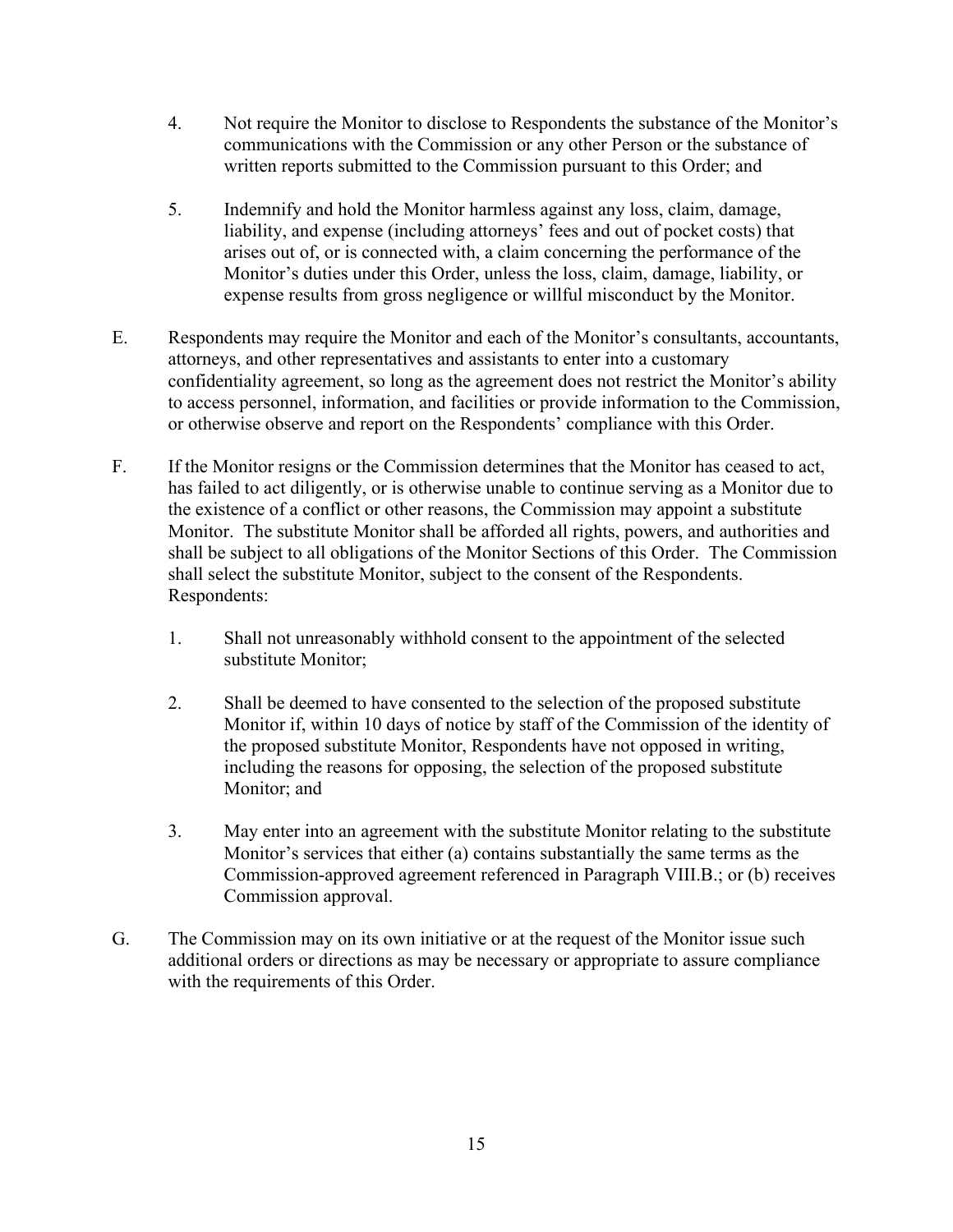## **IX. Divestiture Trustee**

- A. If Respondents have not fully complied with the obligations to assign, grant, license, divest, transfer, deliver, or otherwise convey the Supermarket Assets as required by this Order, the Commission may appoint a trustee ("Divestiture Trustee") to assign, grant, license, divest, transfer, deliver, or otherwise convey these assets in a manner that satisfies the requirements of this Order.
- B. In the event that the Commission or the Attorney General brings an action pursuant to  $\S$ 5(*l*) of the Federal Trade Commission Act, 15 U.S.C. § 45(l), or any other statute enforced by the Commission, Respondents shall consent to the appointment of a Divestiture Trustee in such action to assign, grant, license, divest, transfer, deliver, or otherwise convey these assets. Neither the appointment of a Divestiture Trustee nor a decision not to appoint a Divestiture Trustee under this Section shall preclude the Commission or the Attorney General from seeking civil penalties or any other relief available to it, including a court-appointed Divestiture Trustee, pursuant to § 5(*l*) of the Federal Trade Commission Act, or any other statute enforced by the Commission, for any failure by the Respondents to comply with this Order.
- C. The Commission shall select the Divestiture Trustee, subject to the consent of Respondents which consent shall not be unreasonably withheld. The Divestiture Trustee shall be a Person with experience and expertise in acquisitions and divestitures. If Respondents have not opposed, in writing, including the reasons for opposing, the selection of any proposed Divestiture Trustee within 10 days after notice by the staff of the Commission to Respondents of the identity of any proposed Divestiture Trustee, Respondents shall be deemed to have consented to the selection of the proposed Divestiture Trustee.
- Not later than 10 days after the appointment of a Divestiture Trustee, Respondents shall D. execute a trust agreement that, subject to the prior approval of the Commission, transfers to the Divestiture Trustee all rights and powers necessary to permit the Divestiture Trustee to effect the divestitures required by this Order. Any failure by Respondents to comply with a trust agreement approved by the Commission shall be a violation of this Order.
- If a Divestiture Trustee is appointed by the Commission or a court pursuant to this E. Paragraph, Respondents shall consent to the following terms and conditions regarding the Divestiture Trustee's powers, duties, authority, and responsibilities:
	- 1. Subject to the prior approval of the Commission, the Divestiture Trustee shall have the exclusive power and authority to assign, grant, license, divest, transfer, deliver, or otherwise convey the assets that are required by this Order to be assigned, granted, licensed, divested, transferred, delivered, or otherwise conveyed;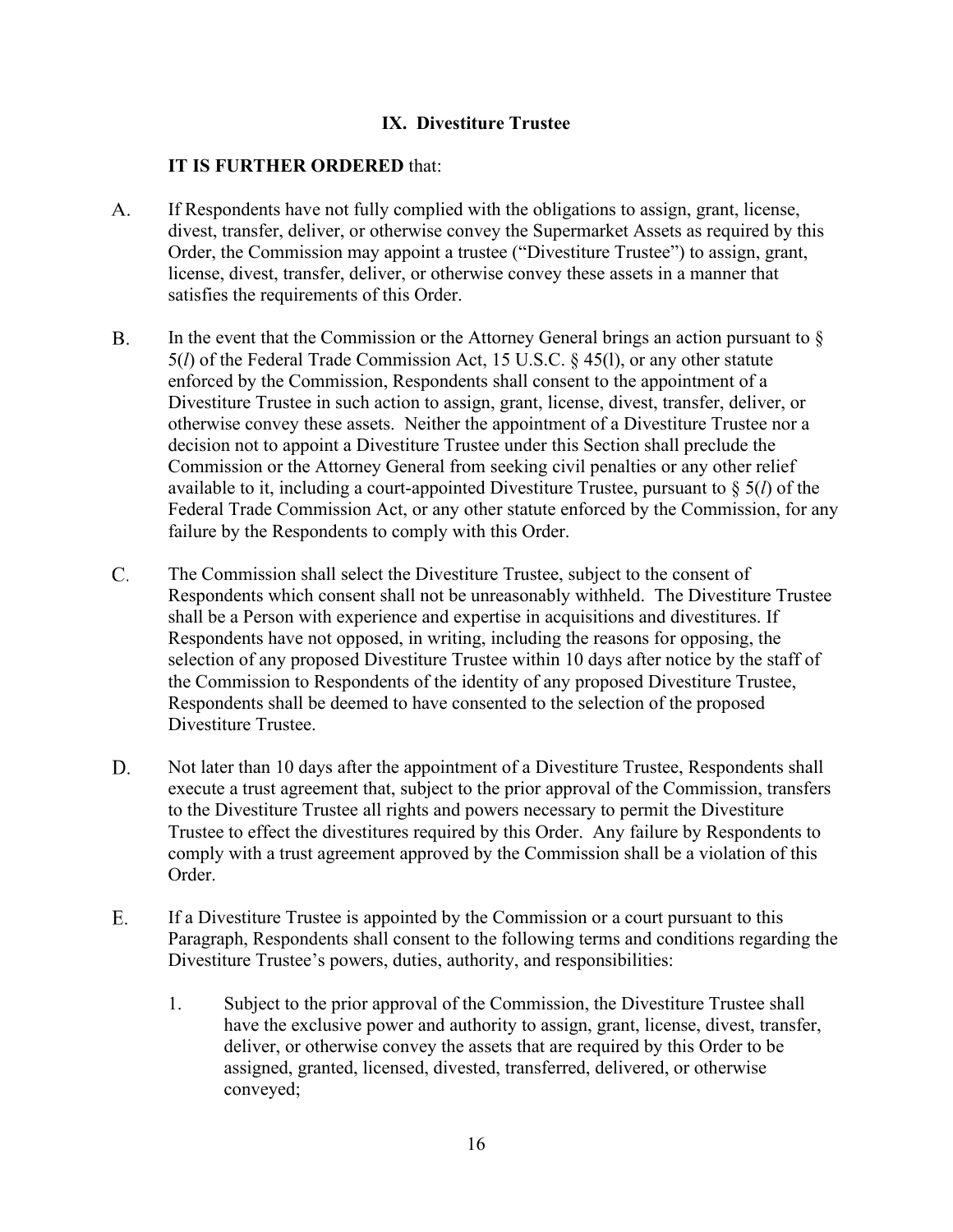2. The Divestiture Trustee shall have one year from the date the Commission approves the trustee trust agreement described herein to accomplish the divestitures, which shall be subject to the prior approval of the Commission. If, however, at the end of the one year period, the Divestiture Trustee has submitted a plan of divestiture or the Commission believes that the divestitures can be achieved within a reasonable time, the divestiture period may be extended by the Commission,

*Provided, however,* the Commission may extend the divestiture period only 2 times;

- divested, delivered, or otherwise conveyed by this Order and to any other relevant 3. Subject to any demonstrated legally recognized privilege, the Divestiture Trustee shall have full and complete access to the personnel, books, records, and facilities related to the relevant assets that are required to be assigned, granted, licensed, information, as the Divestiture Trustee may request. Respondents shall develop such financial or other information as the Divestiture Trustee may request and shall cooperate with the Divestiture Trustee. Respondents shall take no action to interfere with or impede the Divestiture Trustee's accomplishment of the divestitures. Any delays in divestitures caused by Respondents shall extend the time for divestitures under this Paragraph in an amount equal to the delay, as determined by the Commission or, for a court-appointed Divestiture Trustee, by the court;
- be made in the manner and to an Acquirer that receives the prior approve of the 4. The Divestiture Trustee shall use commercially reasonable best efforts to negotiate the most favorable price and terms available in each contract that is submitted to the Commission, subject to Respondents' absolute and unconditional obligation to divest expeditiously and at no minimum price. The divestiture shall Commission as required by this Order,

*Provided, however*, if the Divestiture Trustee receives bona fide offers from more than one acquiring person for a divestiture, and if the Commission determines to approve more than one such acquiring person for the divestiture, the Divestiture Trustee shall divest to the acquiring person selected by Respondents from among those approved by the Commission,

*Provided further*, however, that Respondents shall select such person within 5 days of receiving notification of the Commission's approval;

5. The Divestiture Trustee shall serve, without bond or other security, at the cost and expense of Respondents, on such reasonable and customary terms and conditions as the Commission or a court may set. The Divestiture Trustee shall have the authority to employ, at the cost and expense of Respondents, such consultants, accountants, attorneys, investment bankers, business brokers, appraisers, and other representatives and assistants as are necessary to carry out the Divestiture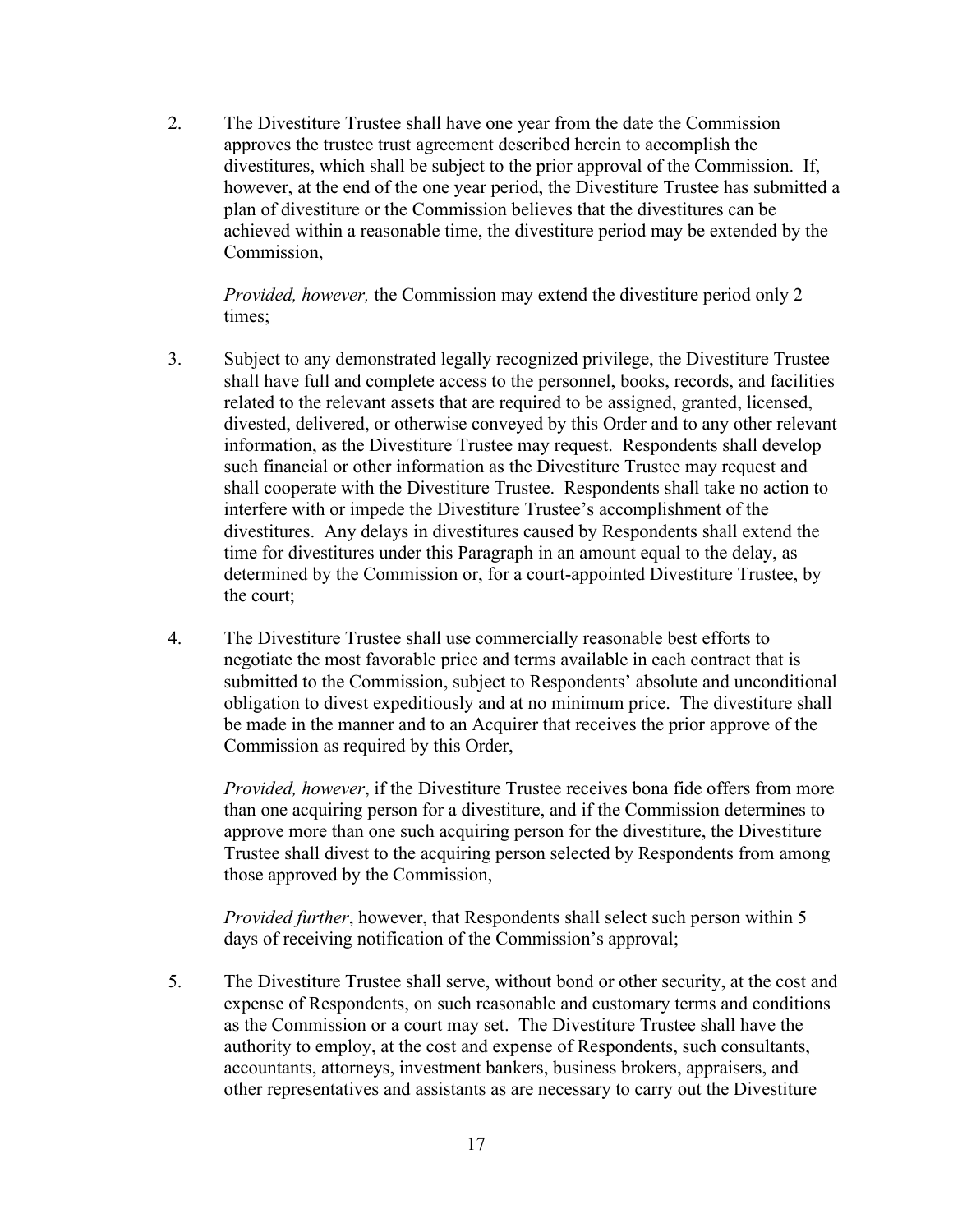of the Respondents, and the Divestiture Trustee's power shall be terminated. The Trustee's duties and responsibilities. The Divestiture Trustee shall account for all monies derived from the divestiture and all expenses incurred. After approval by the Commission of the account of the Divestiture Trustee, including fees for the Divestiture Trustee's services, all remaining monies shall be paid at the direction compensation of the Divestiture Trustee shall be based at least in significant part on a commission arrangement contingent on the divestiture of all of the relevant assets that are required to be divested by this Order;

- 6. Respondents shall indemnify the Divestiture Trustee and hold the Divestiture Trustee harmless against any losses, claims, damages, liabilities, or expenses arising out of, or in connection with, the performance of the Divestiture Trustee's duties, including all reasonable fees of counsel and other expenses incurred in connection with the preparation for, or defense of, any claim, whether or not resulting in any liability, except to the extent that such losses, claims, damages, liabilities, or expenses result from gross negligence or willful misconduct by the Divestiture Trustee;
- 7. The Divestiture Trustee shall have no obligation or authority to operate or maintain the Divestiture Assets required to be divested by this Order;
- accomplish the divestiture; and 8. The Divestiture Trustee shall report in writing to Respondents and to the Commission every 30 days concerning the Divestiture Trustee's efforts to
- Trustee's consultants, accountants, attorneys, and other representatives and 9. Respondents may require the Divestiture Trustee and each of the Divestiture assistants to sign a customary confidentiality agreement,

*Provided, however*, that such agreement shall not restrict the Divestiture Trustee from providing any information to the Commission.

- The Commission may, among other things, require the Divestiture Trustee and each of F. the Divestiture Trustee's consultants, accountants, attorneys, and other representatives and assistants to sign an appropriate confidentiality agreement related to Commission materials and information received in connection with the performance of the Divestiture Trustee's duties.
- If the Commission determines that a Divestiture Trustee has ceased to act or failed to act G. diligently, the Commission may appoint a substitute Divestiture Trustee in the same manner as provided in this Paragraph.
- H. The Commission or, in the case of a court-appointed Divestiture Trustee, the court, may on its own initiative or at the request of the Divestiture Trustee issue such additional orders or directions as may be necessary or appropriate to accomplish the divestitures and other obligations or action required by this Order.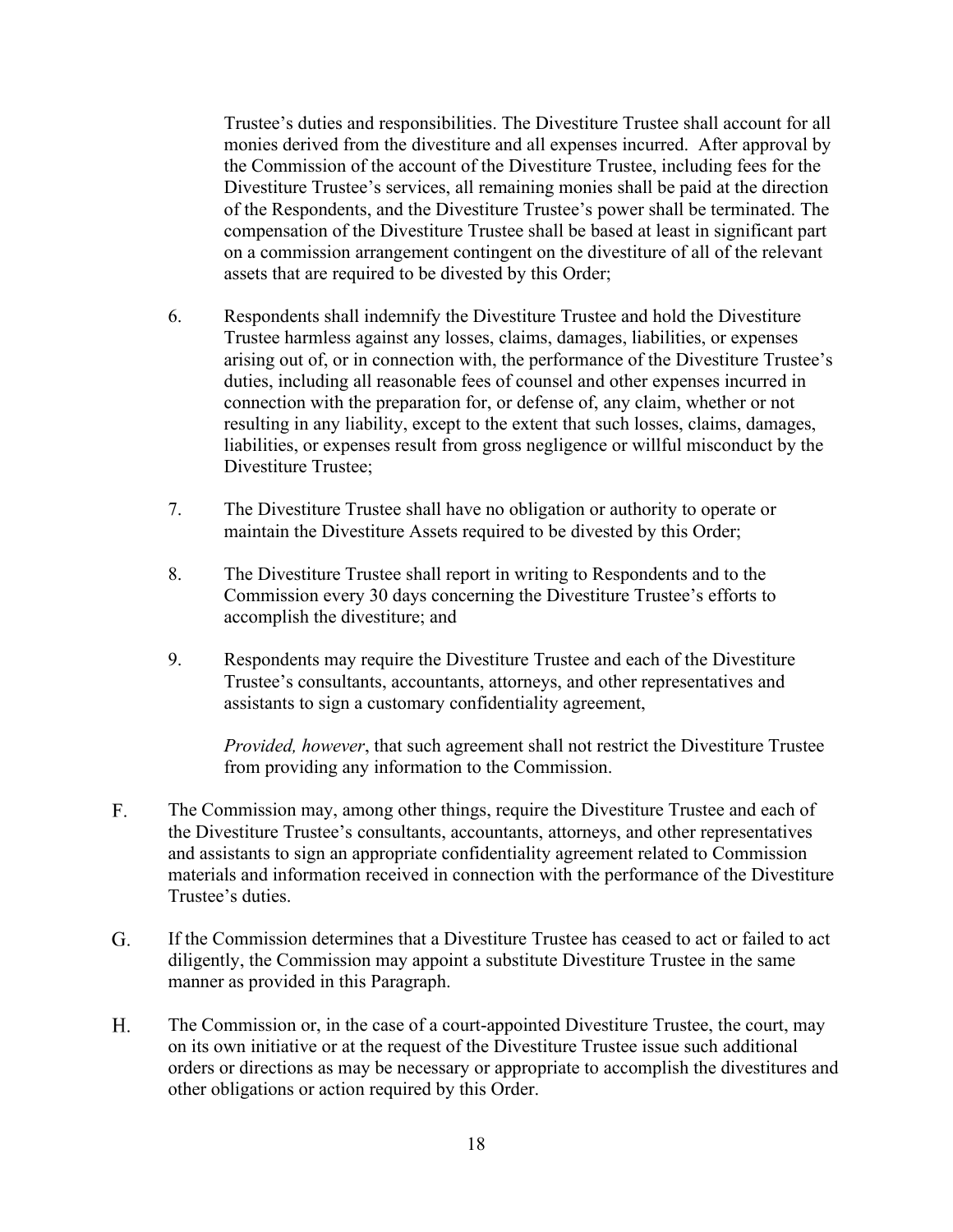## **X. Prior Approval**

**IT IS FURTHER ORDERED** that Respondents shall not, without the prior approval of the Commission, acquire, directly or indirectly, through subsidiaries, partnerships, or otherwise:

- A. Any ownership or leasehold interest in any facility that has operated as a Supermarket in a Relevant Area within 6 months prior to the date of such proposed acquisition; or
- B. Any stock, share capital, equity, or other interest in any entity that owns any interest in or operates a Supermarket, or owned any interest in or operated a Supermarket in a Relevant Area within 6 months prior to such proposed acquisition.

*Provided however*, that Respondents are not required to obtain the prior approval of the Commission for the Respondents' construction or opening of new facilities.

## **XI. Additional Obligations**

**IT IS FURTHER ORDERED** that Respondents shall neither enter into nor enforce any agreement that restricts the ability of any Person to operate a Supermarket at any location formerly owned or operated by Respondents in a Relevant Area.

# **XII. Acquirer**

## **IT IS FURTHER ORDERED** that:

- A. For a period of:
	- Section II to any Person; and 1. 3 years after the Divestiture Date, C&S or any other Acquirer shall not sell, license, or otherwise convey, through subsidiaries or otherwise, without the prior approval of the Commission, any Supermarket that was divested pursuant to
	- 2. 7 years after the term of Paragraph XII.A.1. ends, C&S or any other Acquirer located in the same Relevant Area as the divested Supermarket; shall not sell, license, or convey, through subsidiaries or otherwise, without the prior approval of the Commission, a Supermarket that was divested pursuant to Section II to any Person who owns, or within 6 months prior to such sale date, owned, directly, or indirectly, through subsidiaries or otherwise, a leasehold, ownership interest, or any other interest in whole or in part, in a Supermarket

*Provided, however,* C&S is not required to obtain prior approval of the Commission under this Paragraph XII.A. for a change of control, merger, reorganization, or sale of all or substantially all of its business.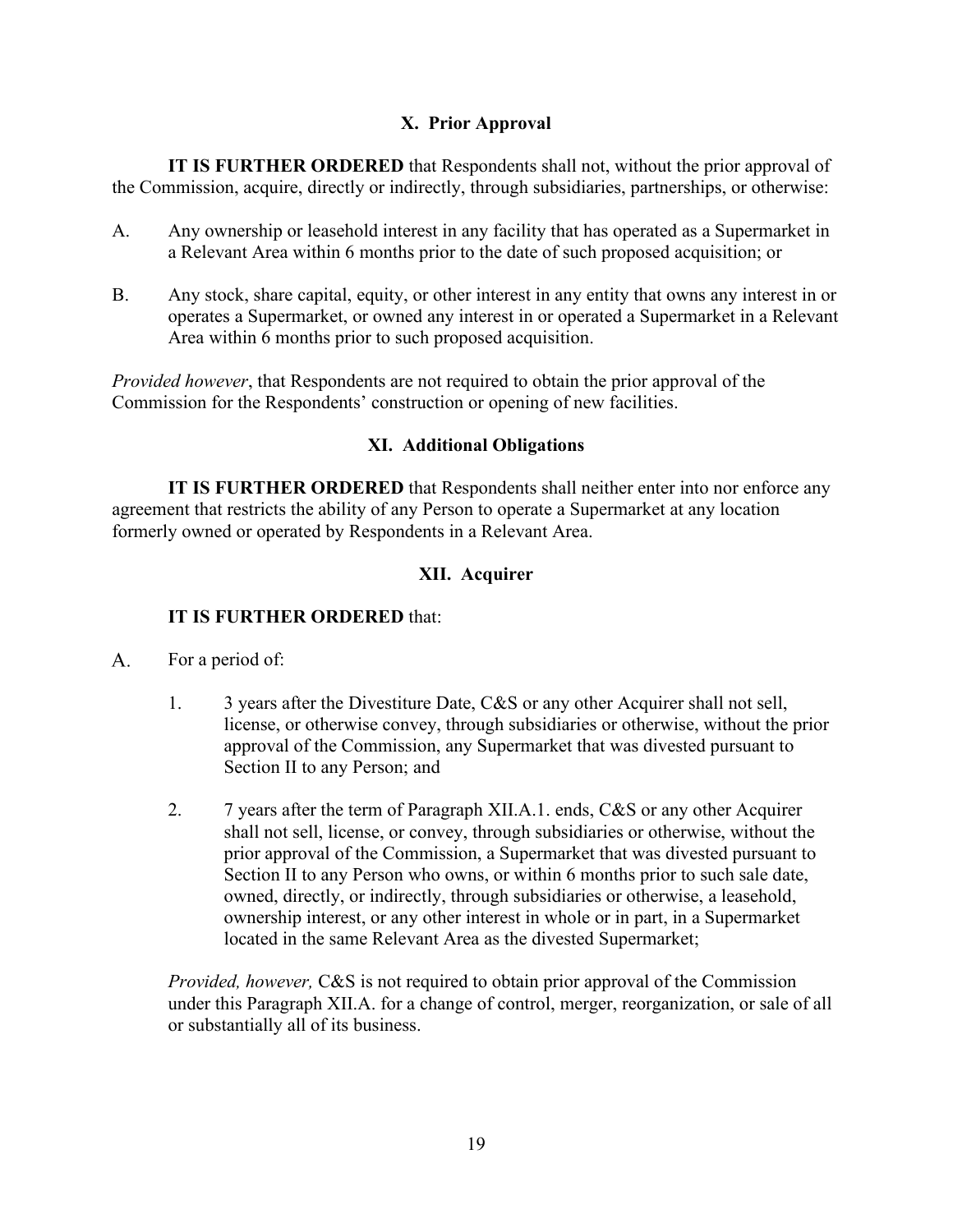B. C&S shall neither enter into nor enforce any agreement that restricts the ability of any Person to operate a Supermarket at any location formerly owned or operated by C&S in a Relevant Area.

#### **XIII. Compliance Reports**

- A. Respondents shall:
	- 1. Notify Commission staff via email at **bccompliance**@ftc.gov of the Merger Date and of the Divestiture Date of the Supermarket Assets relating to each Supermarket Business no later than 5 days after the occurrence of each; and
	- 2. Submit the complete Divestiture Agreement to the Commission at [ElectronicFilings@ftc.gov](mailto:ElectronicFilings@ftc.gov) and [bccompliance@ftc.gov](mailto:bccompliance@ftc.gov) no later than 30 days after Respondents close on a Divestiture Agreement.
- B. Respondents shall file verified written reports ("Compliance Reports") in accordance with the following:
	- 1. Respondents shall submit:
		- (a) Interim Compliance Reports 30 days after this Order is issued and every 30 days thereafter until Respondents have fully complied with the provisions of Sections II and IV of this Order;
		- (b) Annual Compliance Reports one year after the date this Order is issued and annually thereafter for the next nine years on the anniversary of that date; and
		- (c) Additional Compliance Reports as the Commission or its staff may request.
	- compliance with the Order. Conclusory statements that Respondents have 2. Each Compliance Report shall contain sufficient information and documentation to enable the Commission to determine independently whether Respondents are in complied with their obligations under the Order are insufficient. Respondents shall include in their reports, among other information or documentation that may be necessary to demonstrate compliance, a full description of the measures Respondents have implemented or plan to implement to ensure that they have complied or will comply with each paragraph of this Order.
	- 3. For a period of 5 years after filing a Compliance Report, each Respondent shall retain all material written communications with each party identified in each Compliance Report and all non-privileged internal memoranda, reports, and recommendations concerning fulfilling Respondent's obligations under this Order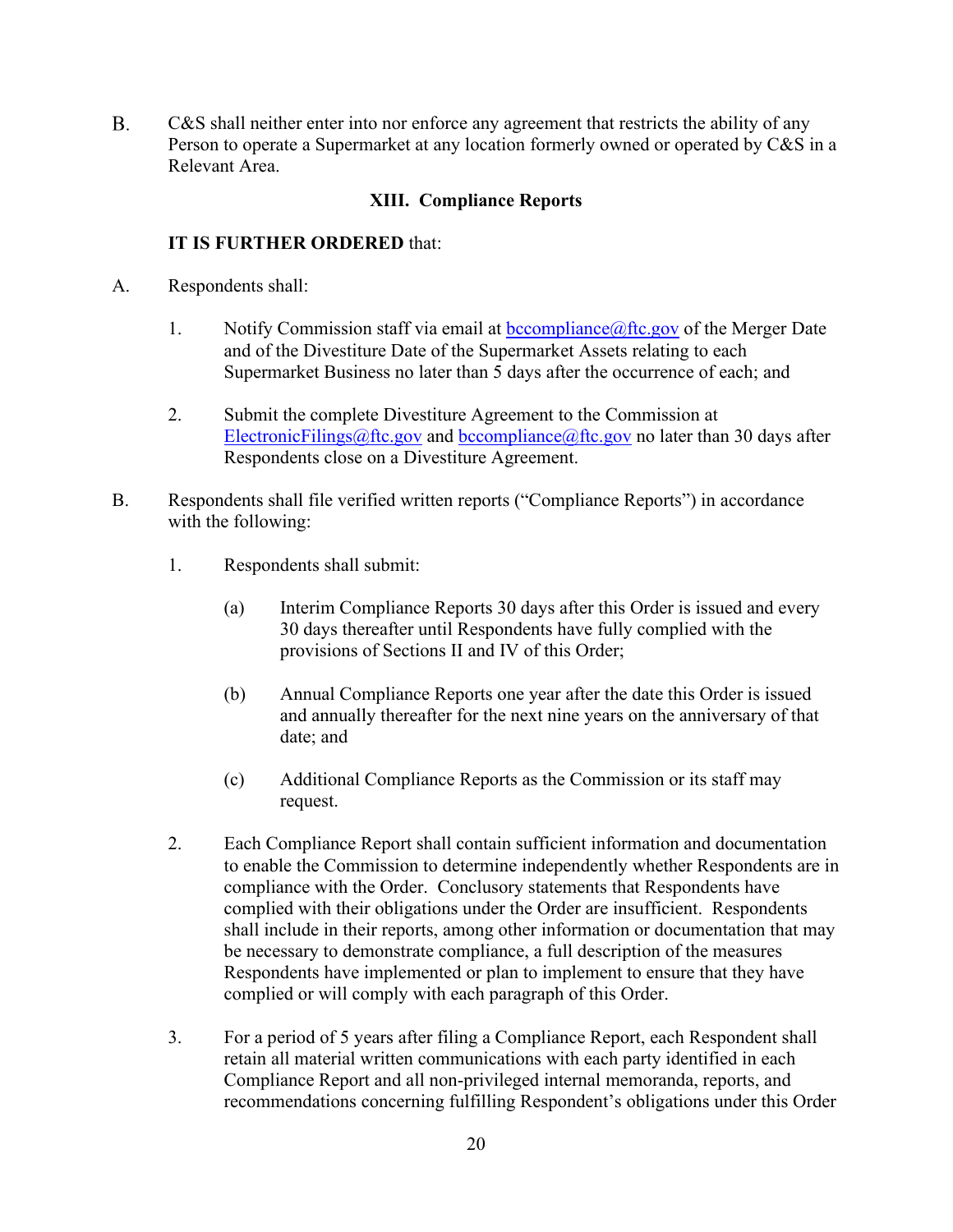during the period covered by such Compliance Report. Respondents shall provide copies of these documents to Commission staff upon request.

 2.41(a). In addition, Respondents shall provide a copy of each compliance report to the C. Respondents shall verify each compliance report in the manner set forth in 28 U.S.C. § 1746 by the Chief Executive Officer or another officer or employee specifically authorized to perform this function. Respondents shall file its compliance reports with the Secretary of the Commission at [ElectronicFilings@ftc.gov](mailto:ElectronicFilings@ftc.gov) and the Compliance Division at bccompliance  $@$ ftc.gov, as required by Commission Rule 2.41(a), 16 C.F.R. § Monitor if the Commission has appointed one in this matter.

## **XIV. Change in Respondents**

**IT IS FURTHER ORDERED** that Respondents shall notify the Commission at least 30 days prior to:

- A. The proposed dissolution of The Golub Corporation, Tops Markets Corporation, or Project P Newco Holdings, Inc.;
- B. The proposed acquisition, merger, or consolidation of The Golub Corporation, Tops Markets Corporation, or Project P Newco Holdings, Inc.; or
- C. Any other changes in Respondents, including assignment and the creation, sale, or dissolution of subsidiaries, if such changes may affect compliance obligations arising out of the Order.

# **XV. Access**

 with this Order, and subject to any legally recognized privilege, upon written request and 5 days' **IT IS FURTHER ORDERED** that for purposes of determining or securing compliance notice to the relevant Respondent, made to its principal place of business as identified in this Order, registered office of its United States subsidiary, or its headquarters office, the notified Respondent shall, without restraint or interference, permit any duly authorized representative of the Commission:

- documentary material and electronically stored information as defined in Commission A. Access, during business office hours of the Respondent and in the presence of counsel, to all facilities and access to inspect and copy all business and other records and all Rules  $2.7(a)(1)$  and (2), 16 C.F.R. §  $2.7(a)(1)$  and (2), in the possession or under the control of the Respondent related to compliance with this Order, which copying services shall be provided by the Respondent at the request of the authorized representative of the Commission and at the expense of the Respondent; and
- B. To interview officers, directors, or employees of the Respondent, who may have counsel present, regarding such matters.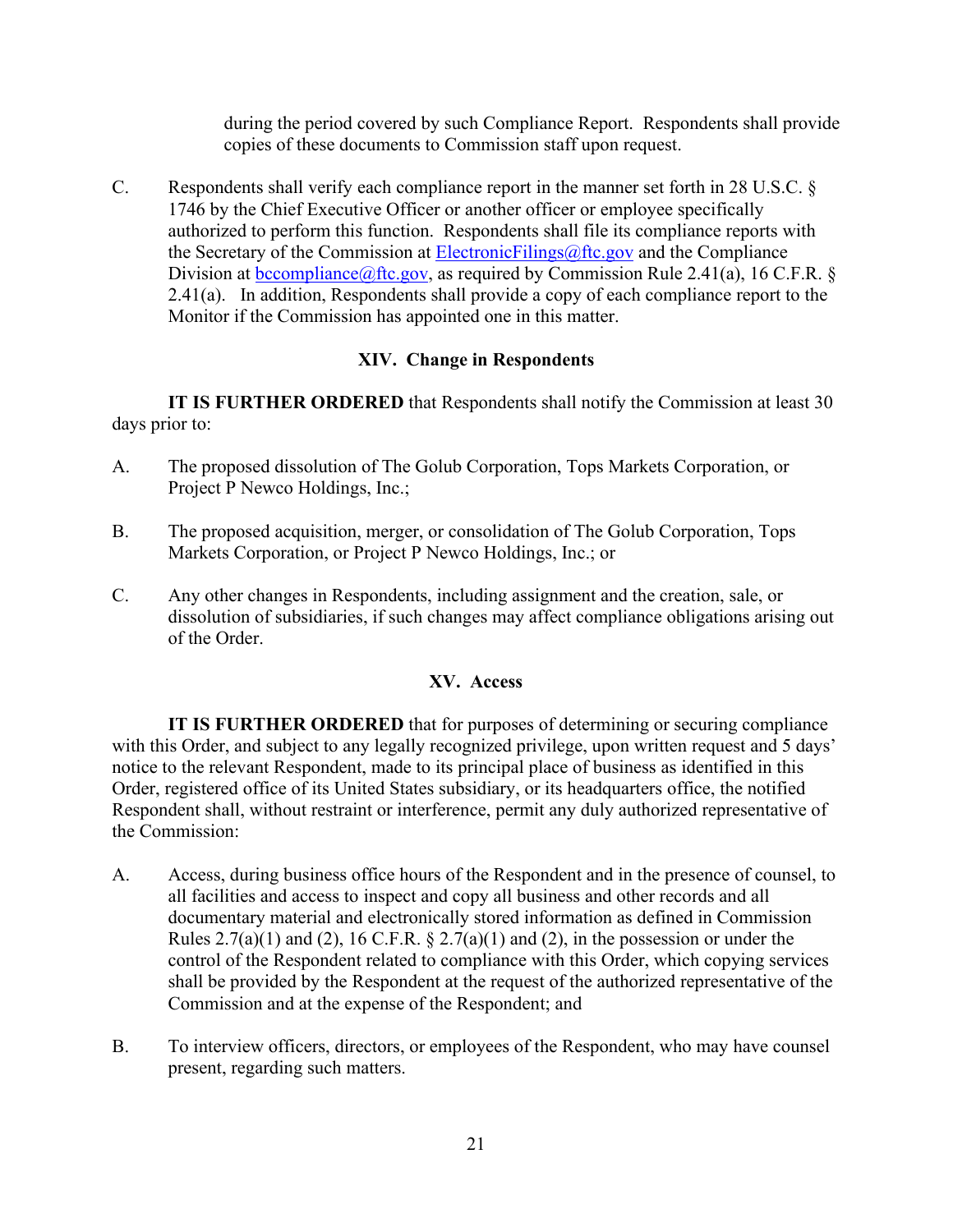#### **XVI. Purpose**

 Respondents operated the Supermarket Business prior to the Merger. **IT IS FURTHER ORDERED** that the purpose of this Order is to remedy the harm to competition the Commission alleged in its Complaint and to ensure the Acquirer can operate the Supermarket Business in a manner equivalent in all material respects to the manner in which

#### **XVII. Term**

**IT IS FURTHER ORDERED** that this Order shall terminate on January 20, 2032.

By the Commission.

April J. Tabor Secretary

 ISSUED: January 20, 2022 SEAL: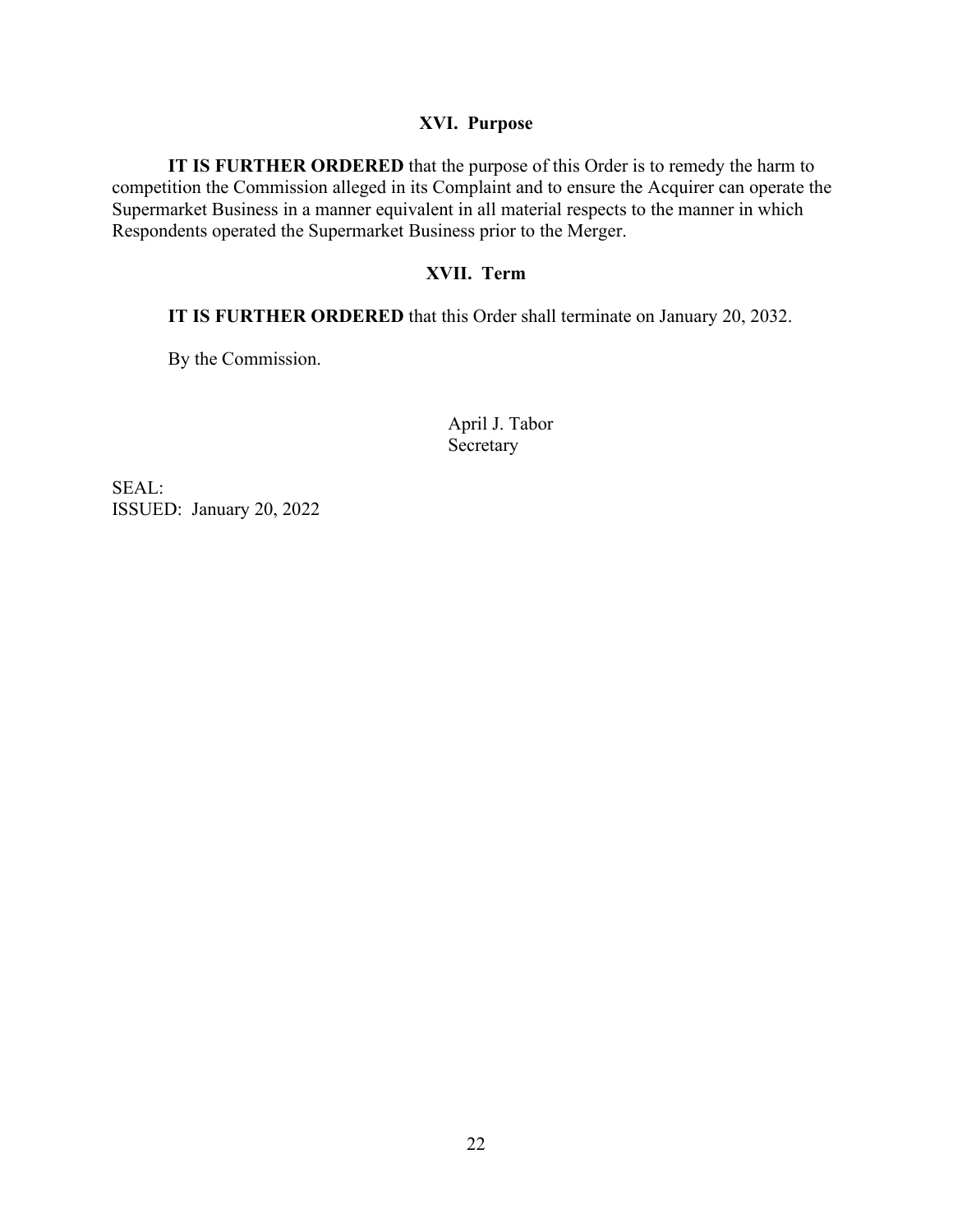**Nonpublic Appendix A** 

**Divestiture Agreement** 

**[Redacted From the Public Record Version, But Incorporated By Reference]**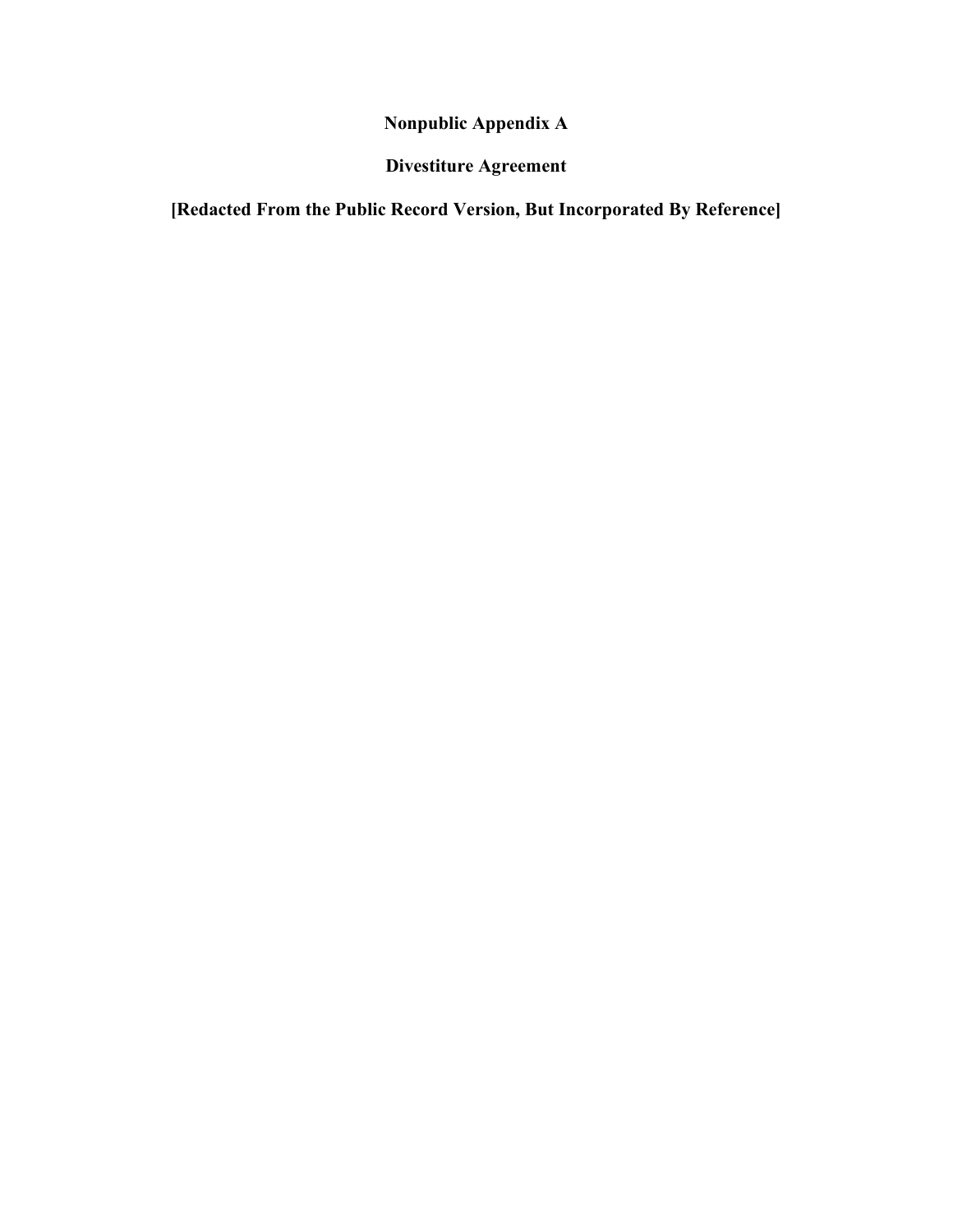# **Appendix B**

## Retained Assets

- Corporate or regional offices
- Cash, cash equivalents, accounts, notes receivable, except for till cash
- Inventory as agreed between Respondents and the Acquirer
- the Supermarket Busines, including, without limitation, any and all of Respondent • Assets not stored at a location of a Supermarket Business or not used exclusively in Tops' Medicare, Medicaid and other provider or supplier numbers and registrations that are not exclusive and unique to pharmacy and which are being, or could be used by Respondent Tops' pharmacies not subject to the merger agreement with Acquirer
- All contracts as agreed between Respondents and the Acquirer
- names, or e-mail addresses that contain such trade names or trademarks • All trade names and trademarks used corporate-wide, and website content, domain
- • Proprietary software, security codes located on any hardware of Respondent Tops or and any other software systems of Respondent Tops associated with any computer systems, network systems, point of sale (POS) systems,
- bearing any of Respondent Tops' intellectual property • Signage, banners, display, and other assets containing, displaying or otherwise
- relating to the retained business operations of Respondent Tops • Minute books and organizational documents and financial and business records
- Equity securities of Respondent Tops
- Rights under the documents and agreement governing the Merger
- Motor vehicles, including trucks and trailers
- Leased equipment and vendor-owned equipment as agreed between Respondents and the Acquirer
- Parcel pick-up equipment
- • Tax returns of Respondent Tops and other documents related to Respondent Tops' taxes
- Tax assets or attributes of Respondent Tops, including tax refunds and prepayments
- Refunds and rebates owed to Respondent Tops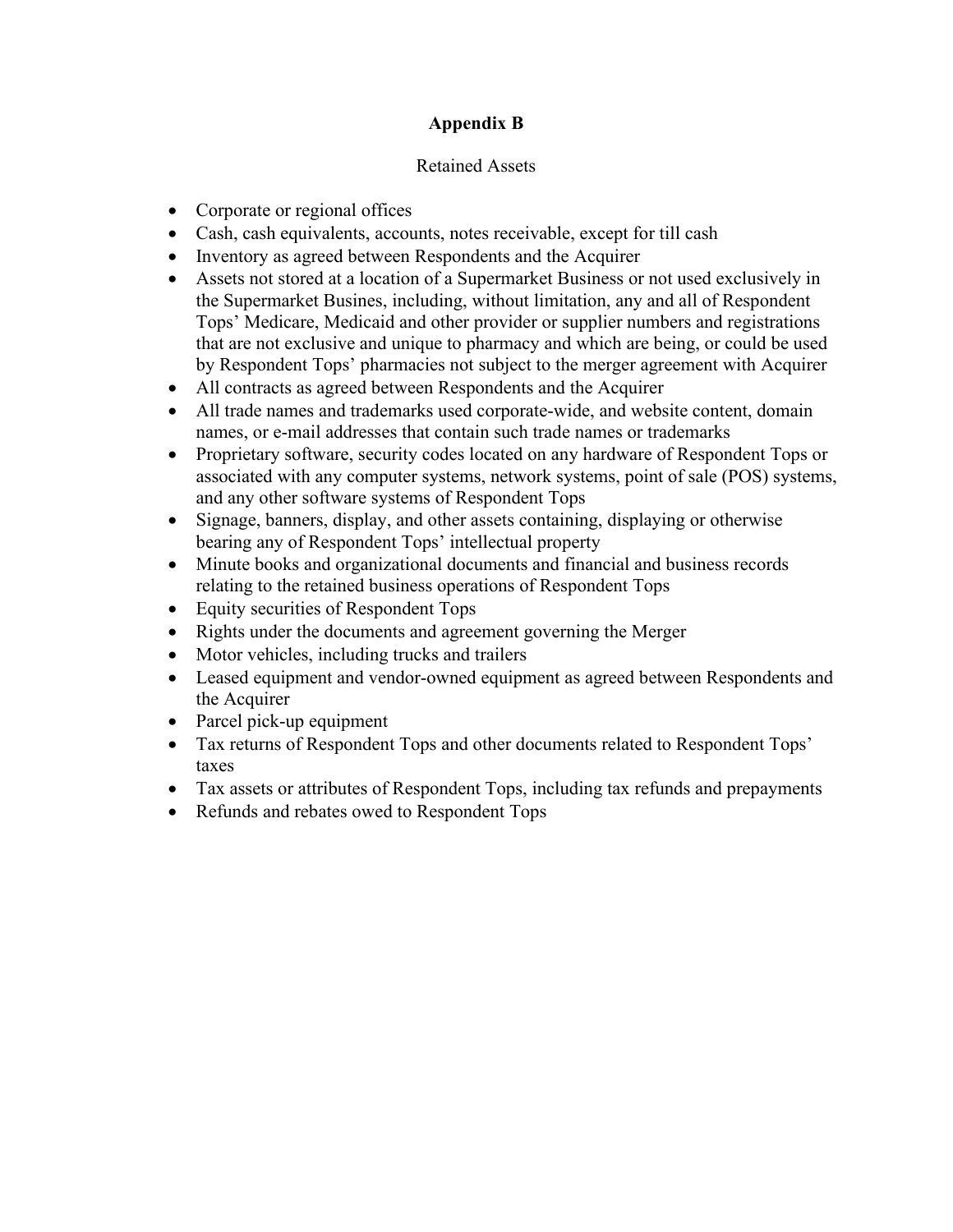# **Appendix C**

| <b>State</b> | <b>City</b>                       | <b>Business</b>                               | <b>Store</b><br><b>Number</b> | <b>Description</b>                                                                                                                                                               |
|--------------|-----------------------------------|-----------------------------------------------|-------------------------------|----------------------------------------------------------------------------------------------------------------------------------------------------------------------------------|
| <b>NY</b>    | Cooperstown<br>(Otsego<br>County) | Cooperstown<br>Supermarket<br><b>Business</b> | Tops 568                      | All business activities conducted by<br>Tops prior to the Merger Date at or<br>relating to the Supermarket located at<br>5 Commons Drive, Rt. 28<br>Cooperstown, New York 13326. |
| <b>NY</b>    | Cortland<br>(Cortland<br>County)  | Cortland<br>Supermarket<br><b>Business</b>    | Tops 517                      | All business activities conducted by<br>Tops prior to the Merger Date at or<br>relating to the Supermarket located at<br>3932 State Route 281, Cortland, New<br>York 13045.      |
| <b>NY</b>    | Norwich<br>(Chenango<br>County)   | Norwich<br>Supermarket<br><b>Business</b>     | Tops 569                      | All business activities conducted by<br>Tops prior to the Merger Date at or<br>relating to the Supermarket located at<br>54 East Main Street, Norwich, New<br>York 13815.        |
| <b>NY</b>    | Owego<br>(Tioga<br>County)        | Owego<br>Supermarket<br><b>Business</b>       | Tops 579                      | All business activities conducted by<br>Tops prior to the Merger Date at or<br>relating to the Supermarket located at<br>1145 Rt. 17-C, Owego, New York<br>13827.                |
| <b>NY</b>    | Peru<br>(Clinton<br>County)       | Peru<br>Supermarket<br><b>Business</b>        | <b>Tops 713</b>               | All business activities conducted by<br>Tops prior to the Merger Date at or<br>relating to the Supermarket located at<br>2 Gorman Way, Suite #1, Peru, New<br>York 12972.        |
| <b>NY</b>    | Rome<br>(Oneida<br>County)        | Rome<br>Supermarket<br><b>Business</b>        | Tops 587                      | All business activities conducted by<br>Tops prior to the Merger Date at or<br>relating to the Supermarket located at<br>217 Erie Boulevard West, Rome, New<br>York 13440.       |